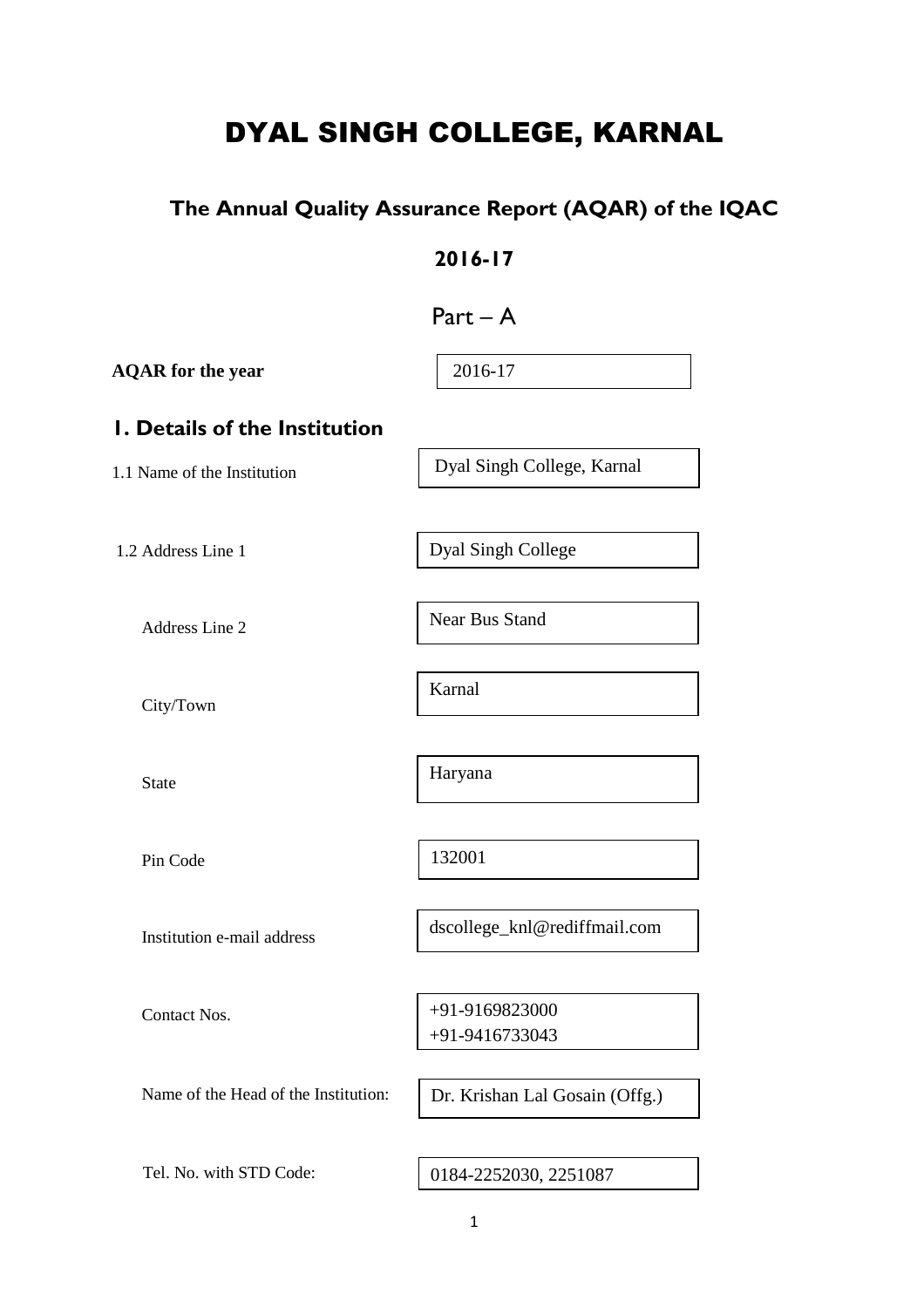| Mobile:                        | $+91-9169823000$             |
|--------------------------------|------------------------------|
| Name of the IQAC Co-ordinator: | Dr. Chander Shekhar          |
| Mobile:                        | +91-9416733043, 8950683534   |
| IQAC e-mail address:           | dscollege_knl@rediffmail.com |

1.3 **NAAC Track ID** *(For ex. MHCOGN 18879)*

 **OR** 

1.4 **NAAC Executive Committee No. & Date:** 

1.5 Website address:

Web-link of the AQAR:

1.6 Accreditation Details

|         |             |       |             |               | Year of | Validity |
|---------|-------------|-------|-------------|---------------|---------|----------|
| Sl. No. | Cycle       | Grade | <b>CGPA</b> | Accreditation | Period  |          |
|         | $1st$ Cycle |       | 86.30       | 2004          | 5 years |          |
| 2       | $2nd$ Cycle | А     | 3.12        | 2017          | 5 years |          |
|         | $3rd$ Cycle |       |             |               |         |          |
|         | $4th$ Cycle |       |             |               |         |          |

1.7 Date of Establishment of IQAC : DD/MM/YYYY

10/07/2005

HRCOGN11131

EC/32/122 dated 03-05-2004

www.dsckarnal.org

www.dsckarnal.org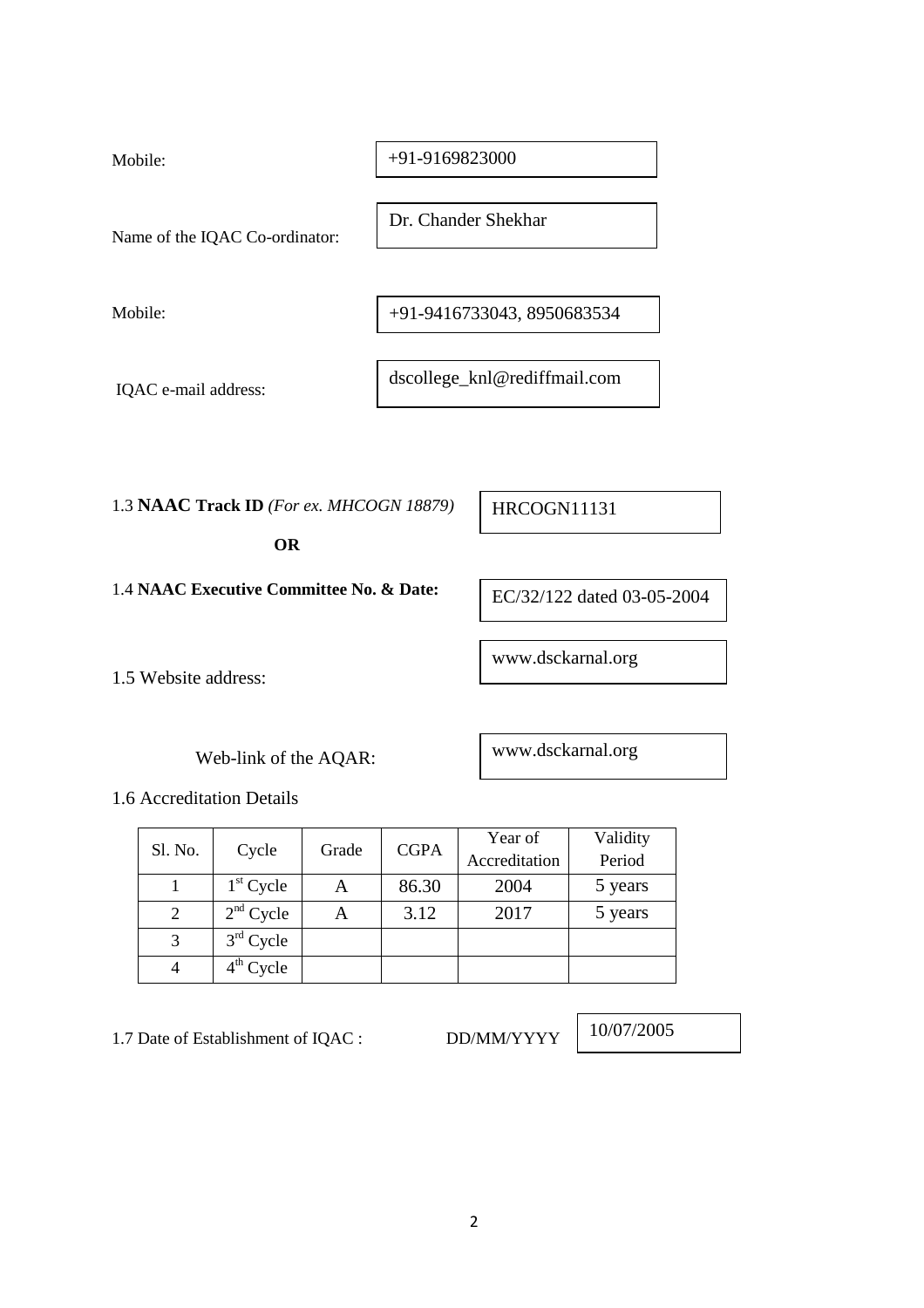1.8 Details of the previous year's AQAR submitted to NAAC after the latest Assessment and Accreditation by NAAC (*(for example AQAR 2010-11submitted to NAAC on 12-10-2011)*

|  |  | i. AQAR | 07/08/2013 | (DD/MM/YYYY) |  |
|--|--|---------|------------|--------------|--|
|--|--|---------|------------|--------------|--|

|  | ii. AQAR | 16/08/2014 | (DD/MM/YYYY) |
|--|----------|------------|--------------|
|--|----------|------------|--------------|

|  | iii. AQAR | 15/09/2015 |  | (DD/MM/YYYY) |
|--|-----------|------------|--|--------------|
|--|-----------|------------|--|--------------|

|  | iv. AQAR | 20/09/2016 | (DD/MM/YYYY) |
|--|----------|------------|--------------|
|--|----------|------------|--------------|

| 1.9 Institutional Status |  |
|--------------------------|--|
|--------------------------|--|

 $\begin{array}{c} \hline \end{array}$ 

| University                                                 | Central<br><b>State</b>                   | Deemed<br>Private                      |
|------------------------------------------------------------|-------------------------------------------|----------------------------------------|
| <b>Affiliated College</b>                                  | Yes<br>No<br>✓                            |                                        |
| <b>Constituent College</b>                                 | Yes<br>No                                 |                                        |
| Autonomous college of UGC                                  | Yes<br>No                                 |                                        |
| Regulatory Agency approved Institution                     | Yes                                       | N <sub>o</sub>                         |
| (eg. AICTE, BCI, MCI, PCI, NCI)                            |                                           |                                        |
| Co-education<br>Type of Institution                        | Men<br>$\checkmark$                       | Women                                  |
| Urban                                                      | ✓∣<br>Rural                               | Tribal                                 |
| <b>Financial Status</b><br>Grant-in-aid                    | UGC 2(f)<br>$\checkmark$                  | $\checkmark$ UGC 12B<br>$\checkmark$   |
|                                                            | Grant-in-aid $+$ Self Financing<br>$\sim$ | <b>Totally Self-financing</b>          |
| 1.10 Type of Faculty/Programme                             |                                           |                                        |
| Science  <br>Arts                                          | Commerce<br>$\checkmark$<br>$\checkmark$  | PEI (Phys Edu)<br>Law                  |
| Engineering<br>TEI (Edu)                                   | <b>Health Science</b>                     | Management                             |
| Others (Specify)                                           |                                           |                                        |
| 1.11 Name of the Affiliating University (for the Colleges) |                                           | Kurukshetra University,<br>Kurukshetra |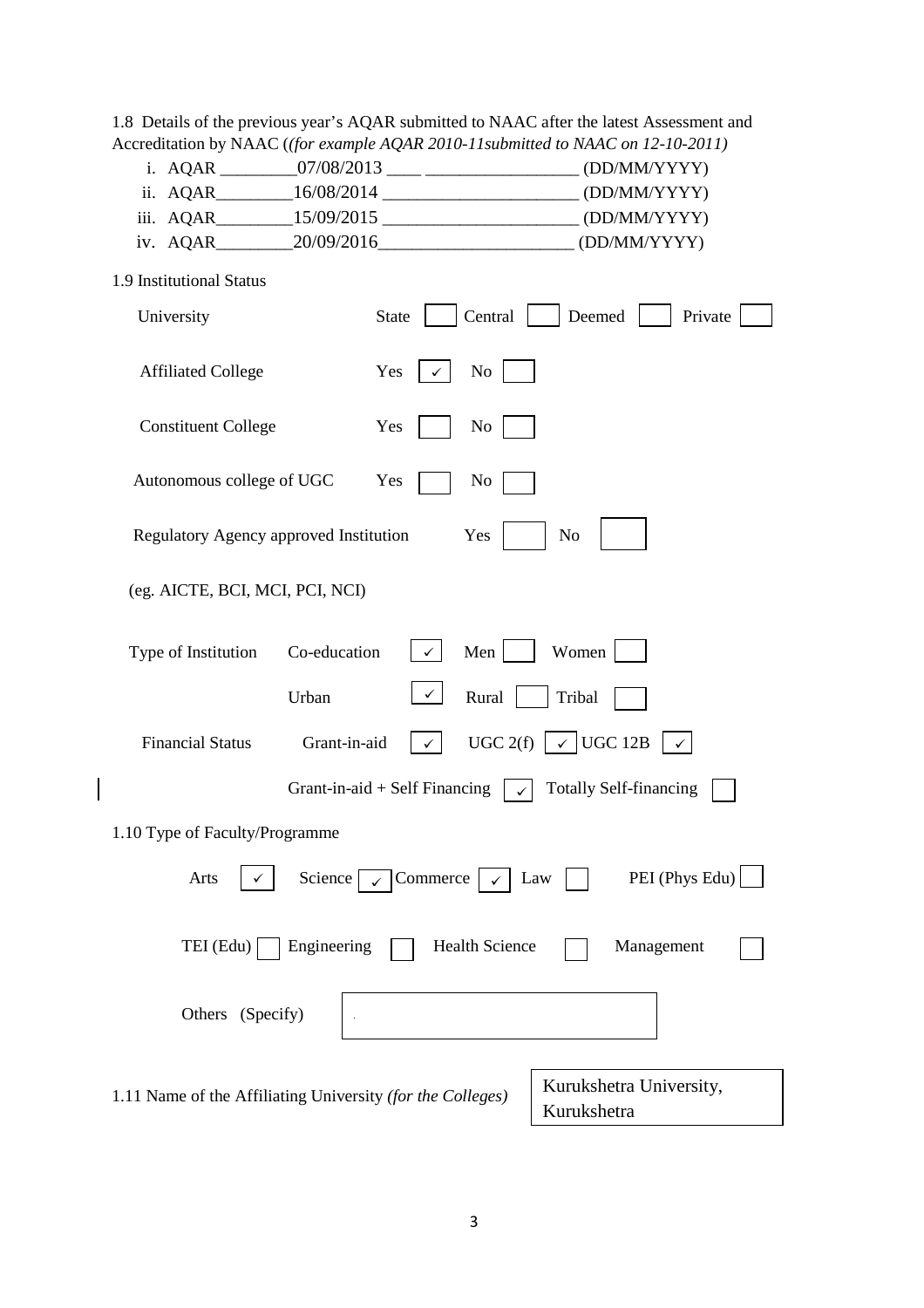### 1.12 Special status conferred by Central/ State Government-- UGC/CSIR/DST/DBT/ICMR etc

| Autonomy by State/Central Govt. / University                    |              |                     |              |
|-----------------------------------------------------------------|--------------|---------------------|--------------|
| University with Potential for Excellence                        |              | <b>UGC-CPE</b>      |              |
| <b>DST Star Scheme</b>                                          |              | <b>UGC-CE</b>       |              |
| <b>UGC-Special Assistance Programme</b>                         |              | <b>DST-FIST</b>     | $\checkmark$ |
| <b>UGC-Innovative PG programmes</b>                             | $\checkmark$ | Any other (Specify) |              |
| <b>UGC-COP Programmes</b><br>2. IQAC Composition and Activities |              |                     |              |
|                                                                 |              |                     |              |

| 2.1 No. of Teachers                       | 8            |
|-------------------------------------------|--------------|
| 2.2 No. of Administrative/Technical staff | $\mathbf{1}$ |
| 2.3 No. of students                       | $\mathbf{1}$ |
| 2.4 No. of Management representatives     | 1            |
| 2.5 No. of Alumni                         | $\mathbf{1}$ |
| 2.6 No. of any other stakeholder and      | 1            |
| community representatives                 |              |
| 2.7 No. of Employers/ Industrialists      | 1            |
| 2.8 No. of other External Experts         | 1            |
| 2.9 Total No. of members                  | 15           |
| 2.10 No. of IQAC meetings held            |              |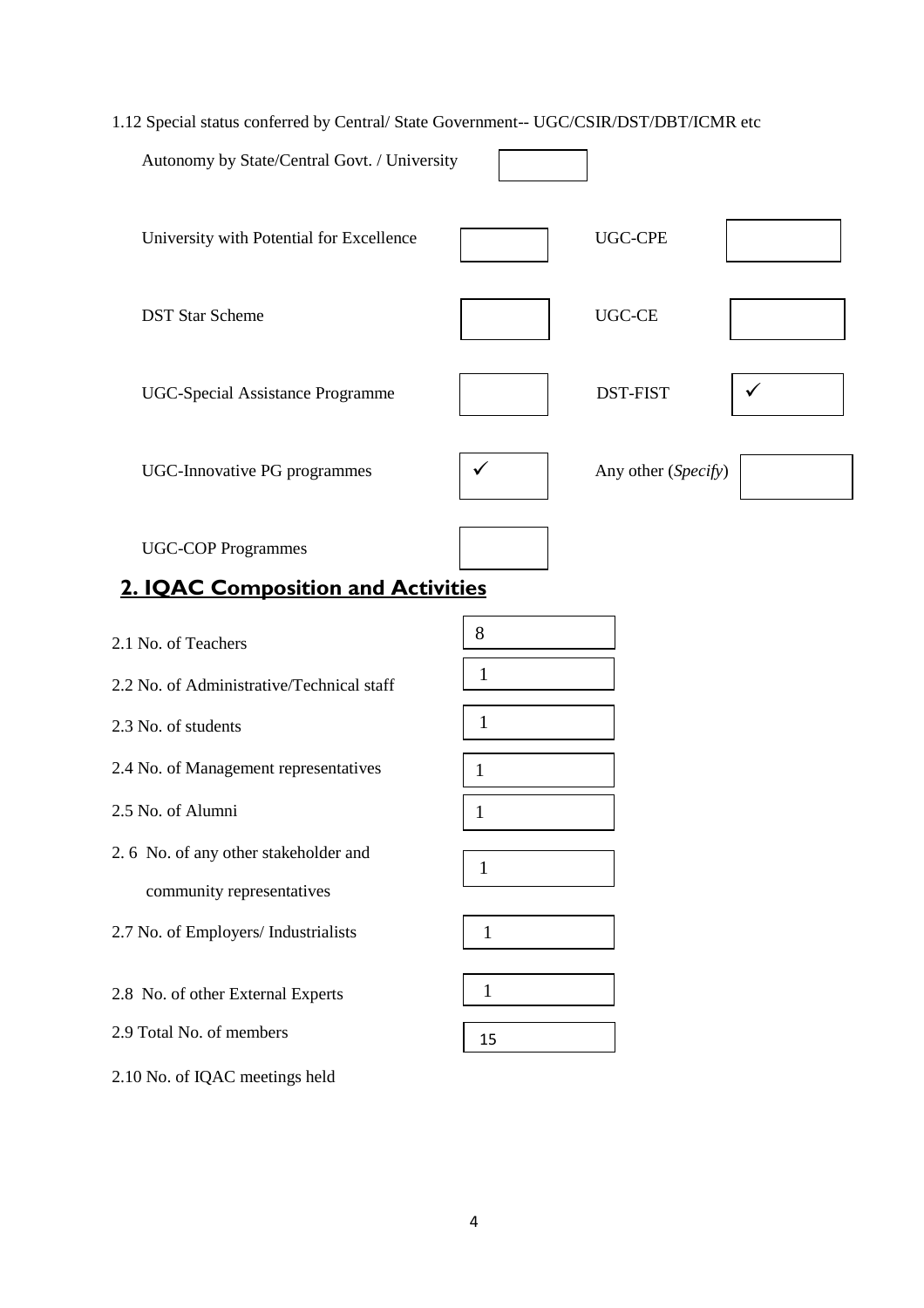| Faculty<br>2.11 No. of meetings with various stakeholders:<br>No.<br>4                                                                                                                              |
|-----------------------------------------------------------------------------------------------------------------------------------------------------------------------------------------------------|
| Alumni<br>Others<br>Non-Teaching Staff Students<br>1                                                                                                                                                |
| 2.12 Has IQAC received any funding from UGC during the year?<br>N <sub>0</sub><br>Yes<br>If yes, mention the amount                                                                                 |
| 2.13 Seminars and Conferences (only quality related) No                                                                                                                                             |
| (i) No. of Seminars/Conferences/Workshops/Symposia organized by the IQAC                                                                                                                            |
| Total Nos.<br>International<br>National<br><b>Institution Level</b><br><b>State</b>                                                                                                                 |
|                                                                                                                                                                                                     |
| (ii) Themes                                                                                                                                                                                         |
| 2.14 Significant Activities and contributions made by IQAC                                                                                                                                          |
| 1. Drawn the academic calendar for the session 2017-18.                                                                                                                                             |
| 2. The academic performance for the session 2015-16 was critically evaluated.<br>the second contract of the second contract of the second contract of the second contract of the second contract of |

3. The plan to introduce new courses was discussed.

### 2.15 Plan of Action by IQAC/Outcome

 The plan of action chalked out by the IQAC in the beginning of the year towards quality enhancement and the outcome achieved by the end of the year \*

| Plan of Action                     | Achievements                               |
|------------------------------------|--------------------------------------------|
| 1. To start B.A. Hons in Political | 1. The introduction of B.A. Hons in        |
| Science after getting approval     | Political Science was approved by the      |
| from KUK and DGHE.                 | Management.                                |
| 2. Progress in FIST Scheme was     | 2. The supplementary list of equipments    |
| reviewed.                          | and proposal for strengthening of class    |
|                                    | rooms was submitted to DST.                |
| 3. To have one lab each in every   | 3. The LCD projectors with screen were     |
| Science and Geography              | installed in one lab each in every Science |
| Department with ICT facility.      | and Geography Department.                  |
| 4. To have more bandwidth in Wi-   | 4. Wi-fi internet facility has<br>been     |
| fi internet system of the college. | increased.                                 |

| 2.15 Whether the AQAR was placed in statutory body | No<br>Yes $\vert \checkmark \vert$ |                |
|----------------------------------------------------|------------------------------------|----------------|
| Management                                         | Syndicate                          | Any other body |

1. The introduction of B.A. Honours in Political Science was approved the Management.

2. The progress of FIST scheme of DST was evaluated.

3. The results of the previous Academic session were critically evaluated.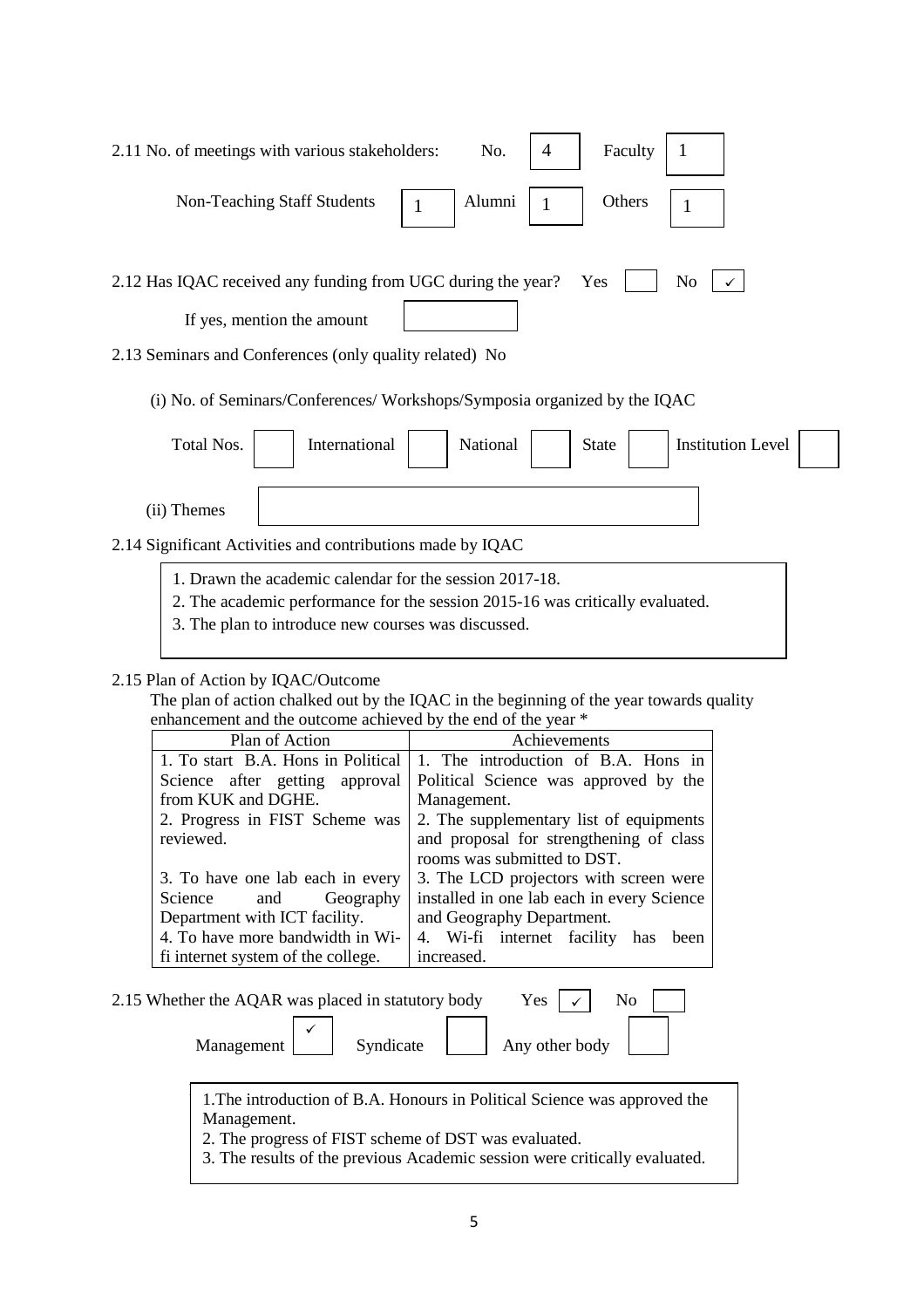## **Criterion – I**

# **1. Curricular Aspects**

| Level of the<br>Programme | Number of<br>existing<br>Programmes | Number of<br>programmes added<br>during the year | Number of<br>self-financing<br>programmes | Number of value<br>added / Career<br>Oriented<br>programmes |
|---------------------------|-------------------------------------|--------------------------------------------------|-------------------------------------------|-------------------------------------------------------------|
| PhD                       |                                     |                                                  |                                           |                                                             |
| PG                        | 6                                   |                                                  | 3                                         |                                                             |
| <b>UG</b>                 | 9                                   |                                                  | 5                                         | 3                                                           |
| PG Diploma                |                                     |                                                  |                                           |                                                             |
| <b>Advanced Diploma</b>   |                                     |                                                  |                                           |                                                             |
| Diploma                   |                                     |                                                  |                                           |                                                             |
| Certificate               | 3                                   |                                                  |                                           |                                                             |
| Others                    |                                     |                                                  |                                           |                                                             |
| <b>Total</b>              | 18                                  |                                                  | 8                                         | 3                                                           |
| Interdisciplinary         |                                     |                                                  |                                           |                                                             |
| Innovative (5             |                                     |                                                  |                                           |                                                             |
| Years Integrated          |                                     |                                                  |                                           |                                                             |
| M.Sc. Forensic            |                                     |                                                  |                                           |                                                             |
| Science)                  |                                     |                                                  |                                           |                                                             |

### 1.1 Details about Academic Programmes

1.2 (i) Flexibility of the Curriculum: CBCS/Core/Elective option / Open options (ii) Pattern of programmes:

|                                                     | Pattern                         | Number of programmes                                                                                    |
|-----------------------------------------------------|---------------------------------|---------------------------------------------------------------------------------------------------------|
|                                                     | Semester                        | 16                                                                                                      |
|                                                     | Trimester                       |                                                                                                         |
|                                                     | Annual                          | 3                                                                                                       |
| 1.3 Feedback from stakeholders*<br>(On all aspects) | Alumni $\vert \checkmark \vert$ | $\begin{array}{c c}\n\text{Emplovers} & \checkmark\n\end{array}$ Students<br>Parents $\vert \checkmark$ |
| Mode of feedback :                                  | Manual<br>Online                | Co-operating schools (for PEI)                                                                          |

### *\*Please provide an analysis of the feedback in the Annexure*

1.4 Whether there is any revision/update of regulation or syllabi, if yes, mention their salient aspects.

N.A

- 1.5 Any new Department/Centre introduced during the year. If yes, give details.
	- No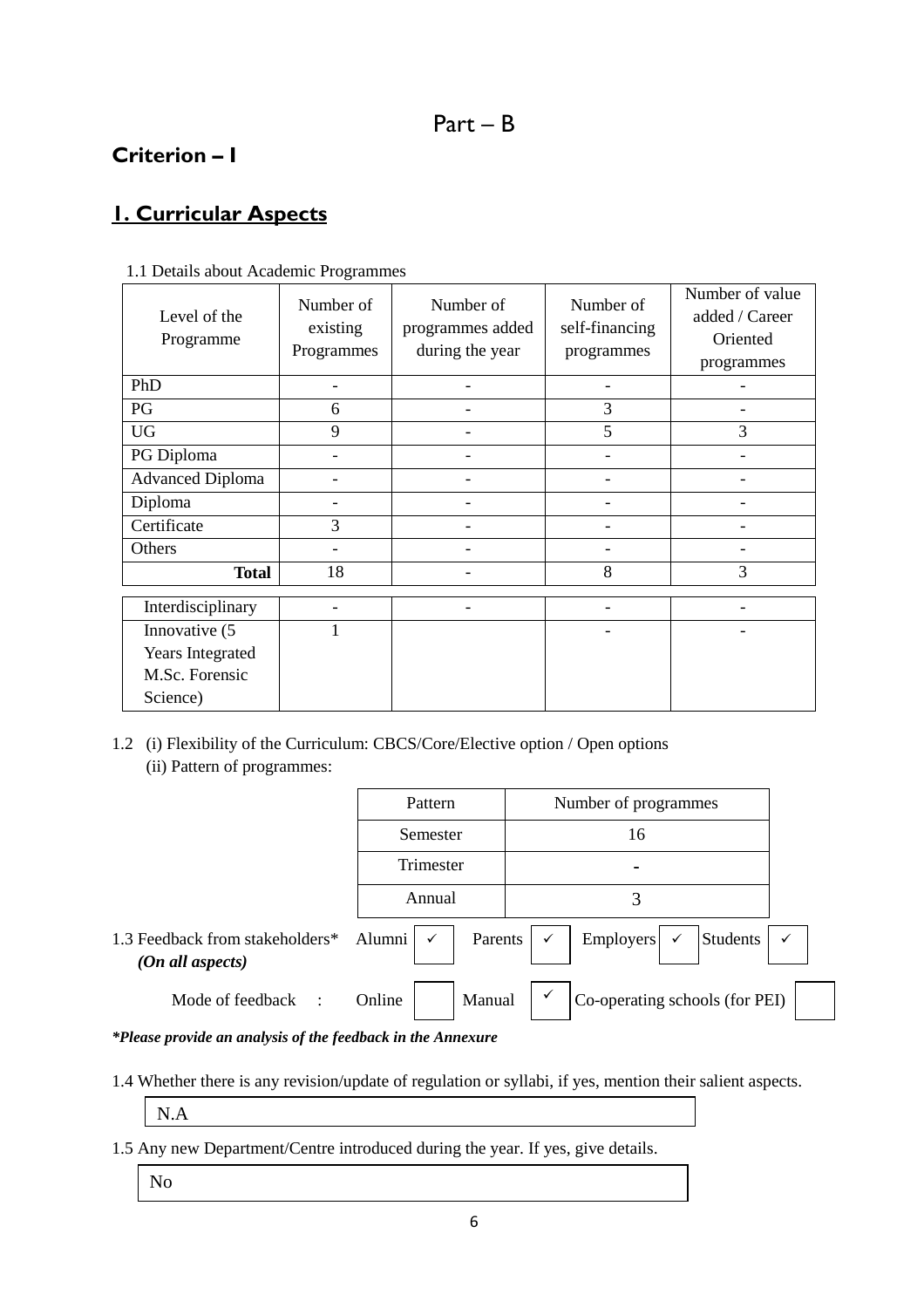# **Criterion – II**

### **2. Teaching, Learning and Evaluation**

2.1 Total No. of permanent faculty

| Total | Asst. Professors   Associate Professors   Professors   Others |  |
|-------|---------------------------------------------------------------|--|
|       |                                                               |  |

2.2 No. of permanent faculty with Ph.D.

2.3 No. of Faculty Positions Recruited (R) and Vacant (V) during the year

| Asst.      |  | Associate  | Professors | Others | Total |  |
|------------|--|------------|------------|--------|-------|--|
| Professors |  | Professors |            |        |       |  |
|            |  |            |            |        |       |  |
|            |  |            |            |        |       |  |
|            |  |            |            |        |       |  |

-

- 77

2.4 No. of Guest and Visiting faculty and Temporary faculty

2.5 Faculty participation in conferences and symposia:

| No. of Faculty          | International level | National level | State level |
|-------------------------|---------------------|----------------|-------------|
| Attended                |                     |                |             |
| Presented papers        |                     | -37            |             |
| <b>Resource Persons</b> |                     |                |             |

30

2.6 Innovative processes adopted by the institution in Teaching and Learning:

- PPT presentation and transparencies are used by the teachers for teaching purpose. This helps in teaching the subject effectively and also saves time.
- Our faculty members are given opportunities to participate in International/National Conferences/ Seminars organized.
- 'Know Your Syllabus' quiz is organized every year in which the students of all B.A and M.A classes participate.
	- Wi-Fi facility is available for the faculty and the students.
	- Literary programmes, Seminars, Workshops, Science Exhibitions are organized by the college.
- 2.7 Total No. of actual teaching days during this academic year

180

2.8 Examination/ Evaluation Reforms initiated by the Institution (for example: Open Book Examination, Bar Coding, Double Valuation, Photocopy, Online Multiple Choice Questions)

The college is affiliated to K.U. Kurukshetra. The examination system given by K.U. Kurukshetra is adopted.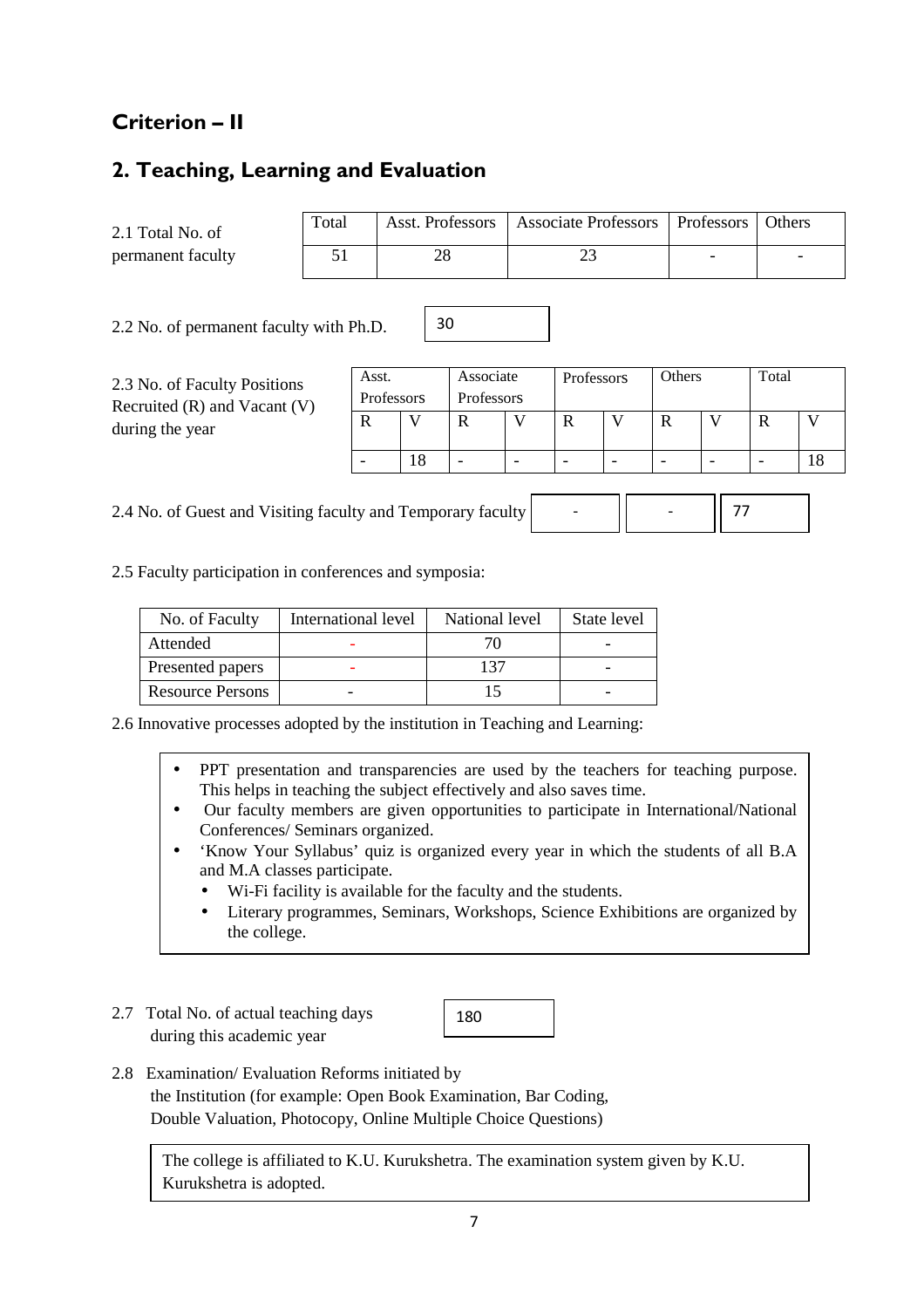- 2.9 No. of faculty members involved in curriculum restructuring/revision/syllabus development as member of Board of Study/Faculty/Curriculum Development workshop 02 Nil
- 2.10 Average percentage of attendance of students



Nil

### 2.11 Course/Programme wise distribution of pass percentage :

| Title of the<br>Programme           | Total no. of<br>students | Division                 |                 |                          |                          |                   |  |
|-------------------------------------|--------------------------|--------------------------|-----------------|--------------------------|--------------------------|-------------------|--|
|                                     | appeared                 | Distinction              | $\bf I$         | $\mathbf{I}$             | $\rm III$                | Pass %            |  |
| <b>B.Sc. I Semester</b>             | 339                      | 26                       | 138             | 68                       | 16                       | 47.7              |  |
| B.Sc. III                           | 342                      | 25                       | 113             | 64                       | 8                        | 54.1              |  |
| Semester                            |                          |                          |                 |                          |                          |                   |  |
| B.Sc. V                             | 381                      | 35                       | 119             | 62                       | 25                       | $\overline{55.3}$ |  |
| Semester                            |                          |                          |                 |                          |                          |                   |  |
| B.Com. I                            | 263                      | 12                       | 116             | 30                       | $\overline{7}$           | 56.3              |  |
| Semester                            |                          |                          |                 |                          |                          |                   |  |
| B.Com. III                          | 272                      | 17                       | 116             | 53                       | 11                       | 66.5              |  |
| Semester                            |                          |                          |                 |                          |                          |                   |  |
| B.Com. V                            | 230                      | $\overline{2}$           | 123             | 55                       | 10                       | 82.5              |  |
| Semester                            |                          |                          |                 |                          |                          |                   |  |
| <b>B.A. I Semester</b>              | 297                      | $\overline{3}$           | $\overline{30}$ | 29                       | 11                       | 27.4              |  |
| B.A. III                            | 206                      | $\overline{\phantom{a}}$ | 21              | 28                       | $\overline{3}$           | 25.5              |  |
| Semester                            |                          |                          |                 |                          |                          |                   |  |
| <b>B.A. V Semester</b>              | 180                      | $\frac{1}{2}$            | 20              | 20                       | $\overline{15}$          | $\overline{30.6}$ |  |
| B.A. Hons (Eco)                     | 26                       | $\mathbf{1}$             | 8               | $\overline{\phantom{a}}$ | $\overline{\phantom{a}}$ | 30.8              |  |
| I Sem                               |                          |                          |                 |                          |                          |                   |  |
| $\overline{\text{B.A.}}$ Hons (Eco) | 15                       | $\overline{2}$           | 12              | $\mathbf{1}$             | $\frac{1}{2}$            | 86.7              |  |
| III Sem                             |                          |                          |                 |                          |                          |                   |  |
| B.A. Hons (Eco)                     | 21                       | $\overline{4}$           | $\overline{15}$ | $\overline{2}$           | $\overline{\phantom{0}}$ | 80.9              |  |
| V Sem                               |                          |                          |                 |                          |                          |                   |  |
| B.A. Hons (Eng)                     | 26                       | $\mathbf{1}$             | $\overline{4}$  | $\overline{3}$           | $\overline{\phantom{a}}$ | 30.8              |  |
| I Sem                               |                          |                          |                 |                          |                          |                   |  |
| B.A. Hons (Eng)                     | 21                       | $\mathbf{1}$             | 5               | $\overline{4}$           | $\overline{\phantom{a}}$ | 42.9              |  |
| III Sem                             |                          |                          |                 |                          |                          |                   |  |
| B.A. Hons (Eng)<br>V Sem            | 17                       | $\overline{2}$           | $\overline{7}$  | $\mathbf{1}$             | $\overline{\phantom{a}}$ | 47                |  |
|                                     | 50                       | $\overline{4}$           | 15              | 9                        |                          | 32                |  |
| <b>BCA I Semester</b>               |                          |                          |                 |                          | $\overline{\phantom{a}}$ |                   |  |
| <b>BCA III</b>                      | 46                       | $\overline{\phantom{a}}$ | 10              | 5                        | 3                        | 41.3              |  |
| Semester                            | 49                       | $\overline{1}$           | $\overline{17}$ | 9                        |                          | $\overline{55.1}$ |  |
| <b>BCAV</b><br>Semester             |                          |                          |                 |                          | $\overline{\phantom{a}}$ |                   |  |
| M.A. Eng. I                         | 22                       | $\overline{\phantom{a}}$ | $\overline{4}$  | 9                        | $\Box$                   | 63.6              |  |
| Semester                            |                          |                          |                 |                          |                          |                   |  |
| M.A. Eng. III                       | 23                       | $\overline{\phantom{a}}$ | $\overline{7}$  | 10                       | $\equiv$                 | 73.9              |  |
| Semester                            |                          |                          |                 |                          |                          |                   |  |
| M.A. Hindi I                        | $\overline{7}$           | $\overline{\phantom{a}}$ | $\overline{2}$  | $\overline{\phantom{a}}$ | $\overline{\phantom{a}}$ | 28.6              |  |
| Semester                            |                          |                          |                 |                          |                          |                   |  |
| M.A. Hindi III                      | 14                       | $\overline{2}$           | 12              | $\overline{\phantom{a}}$ | $\overline{\phantom{a}}$ | 64.3              |  |
| Semester                            |                          |                          |                 |                          |                          |                   |  |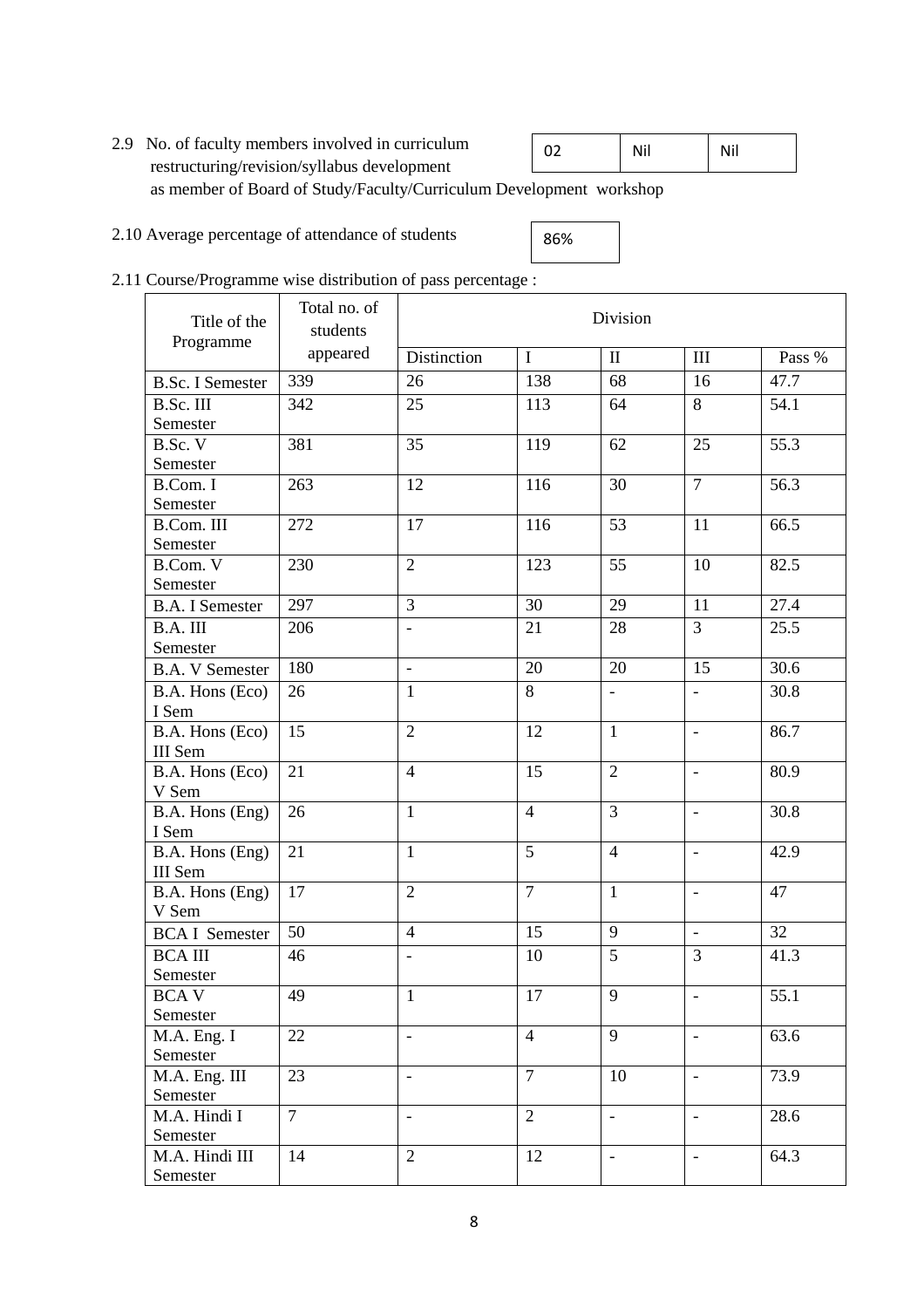| M.A. Pol. Sc. I   | 9  |                | 1              |                | 0.1  |
|-------------------|----|----------------|----------------|----------------|------|
| Sem.              |    |                |                |                |      |
| M.A. Pol. Sc. III | 25 |                | 14             | $\overline{2}$ | 64.0 |
| Sem.              |    |                |                |                |      |
| M.A. Eco. I       | 26 |                | $\mathcal{I}$  | 3              | 38.5 |
| Sem.              |    |                |                |                |      |
| M.A. Eco. III     | 14 |                | $\overline{4}$ | 3              | 50.0 |
| Sem.              |    |                |                |                |      |
| M.Com. I Sem.     | 36 | $\overline{2}$ | 24             | 6              | 86.1 |
| M.Com. III Sem.   | 56 | 1              | 33             | 8              | 75   |
| M.Sc. Chem. I     | 41 | 3              | 25             | $\overline{3}$ | 67.5 |
| Sem.              |    |                |                |                |      |
| M.Sc. Chem. III   | 42 |                | 18             | 1              | 47.6 |
| Sem.              |    |                |                |                |      |
| M.Sc. Forensic    | 24 |                | 12             |                | 50   |
| Science I Sem.    |    |                |                |                |      |

2.12 How does IQAC Contribute/Monitor/Evaluate the Teaching & Learning processes :

- IQAC evaluates the results of the college critically and suggest the remedial measures where required.
- IQAC give suggestions for the improvements of teaching process such as holding of seminars among the students in the classes, quizzes on the topics like 'Know your syllabus' and advancements in the different subjects etc.
- Recommendation to write-off very old insignificant books to the present syllabus from the college library to make space for new books.
- 2.13 Initiatives undertaken towards faculty development

| Faculty / Staff Development Programmes         | Number of faculty benefitted |
|------------------------------------------------|------------------------------|
| Refresher courses                              | 8                            |
| UGC – Faculty Improvement Programme            |                              |
| HRD programmes                                 |                              |
| Orientation programmes                         |                              |
| Faculty exchange programme                     |                              |
| Staff training conducted by the university     |                              |
| Staff training conducted by other institutions |                              |
| Summer / Winter schools, Workshops, etc.       |                              |
| Others                                         | 9                            |

### 2.14 Details of Administrative and Technical staff

| Category                                                         | Number of<br>Permanent<br><b>Employees</b> | Number of<br>Vacant<br>Positions | Number of<br>permanent<br>positions filled<br>during the Year | Number of<br>positions filled<br>temporarily |
|------------------------------------------------------------------|--------------------------------------------|----------------------------------|---------------------------------------------------------------|----------------------------------------------|
| <b>Administrative Staff</b>                                      | 06                                         | 03                               | N <sub>i</sub>                                                | 03                                           |
| <b>Technical Staff</b><br>(including Library $\&$<br>Lab. Staff) | 19                                         | 07                               | Nil                                                           | 16                                           |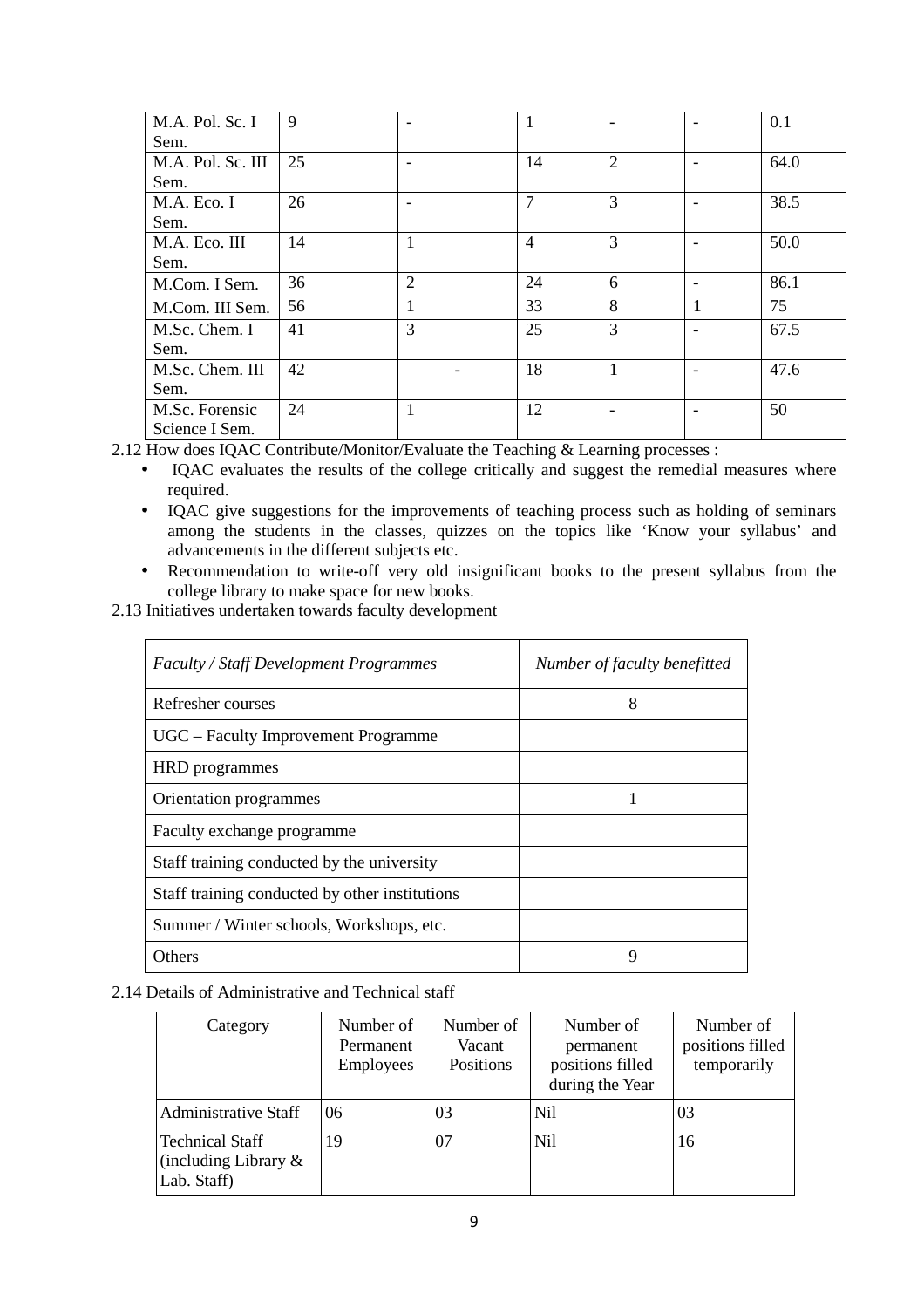# **Criterion – III**

### **3. Research, Consultancy and Extension**

3.1 Initiatives of the IQAC in Sensitizing/Promoting Research Climate in the institution

- The College has a "Research and New Courses Committee" for providing guidance related to research activities.
- Raising funds for research work from external sources.
- Provide academic support to faculty for pursuing M. Phil., Ph.D. and publication of research papers.
- Teachers are motivated to attend seminars, conferences and workshops by giving them T.A, registration fee and duty leave.
- The faculty members are pursued to publish papers in refereed journals.
- The departments are encouraged to organize seminars, conferences, workshops and extension lectures.
- Motivate faculty and students to conduct extension activities to help society and making them aware of social responsibility by talks and presentations given by experts.
- The staff is made aware about the posts published in various Universities and other academic institution for their betterment.

### 3.2 Details regarding major projects

|                     | Completed | Ongoing   | Sanctioned | Submitted |
|---------------------|-----------|-----------|------------|-----------|
| Number              |           |           | -          |           |
| Outlay in Rs. Lakhs |           | Voluntary | -          |           |

### 3.3 Details regarding minor projects

|                     | Completed | Ongoing | Sanctioned | Submitted |
|---------------------|-----------|---------|------------|-----------|
| Number              |           | -       | -          |           |
| Outlay in Rs. Lakhs |           |         |            |           |

### 3.4 Details on research publications

|                          | International | National | Others |
|--------------------------|---------------|----------|--------|
| Peer Review Journals     |               |          |        |
| Non-Peer Review Journals |               |          |        |
| e-Journals               |               |          |        |
| Conference proceedings   |               |          |        |

### 3.5 Details on Impact factor of publications:

Range  $\begin{array}{|c|c|c|c|c|c|} \hline \end{array}$  Average h-index  $\begin{array}{|c|c|c|c|c|c|c|} \hline \end{array}$  Nos. in SCOPUS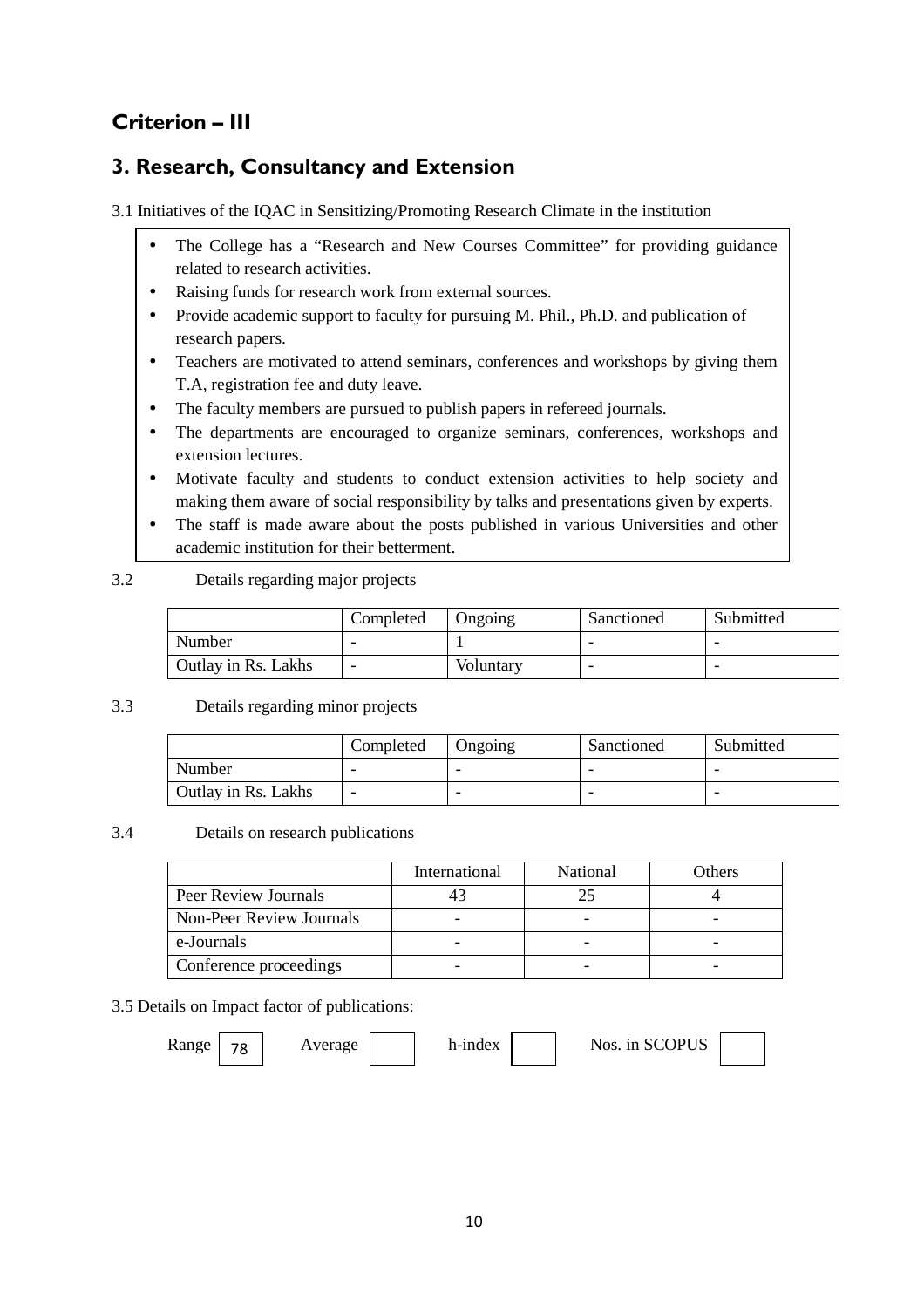3.6 Research funds sanctioned and received from various funding agencies, industry and other organisations

| Nature of the Project                                                   | Duration<br>Year | Name of the<br>funding Agency | Total grant<br>sanctioned | Received |
|-------------------------------------------------------------------------|------------------|-------------------------------|---------------------------|----------|
| Major projects                                                          |                  |                               |                           |          |
| <b>Minor Projects</b>                                                   |                  |                               |                           |          |
| <b>Interdisciplinary Projects</b>                                       |                  |                               |                           |          |
| Industry sponsored                                                      |                  |                               |                           |          |
| Projects sponsored by the<br>University/College                         |                  |                               |                           |          |
| Students research projects<br>(other than compulsory by the University) |                  |                               |                           |          |
| Any other (Specify)                                                     |                  |                               |                           |          |
| Total                                                                   |                  |                               |                           |          |

| 3.7 No. of books published i) With ISBN No.                             |                      | 13             | <b>Chapters in Edited Books</b> |                        |                          |                |
|-------------------------------------------------------------------------|----------------------|----------------|---------------------------------|------------------------|--------------------------|----------------|
|                                                                         | ii) Without ISBN No. | $\overline{3}$ |                                 |                        |                          |                |
| 3.8 No. of University Departments receiving funds from                  |                      |                |                                 |                        |                          |                |
|                                                                         | UGC-SAP              | CAS            |                                 | <b>DST-FIST</b>        |                          |                |
| <b>DPE</b>                                                              |                      |                |                                 |                        | <b>DBT</b> Scheme/funds  |                |
| 3.9 For colleges                                                        | Autonomy             | <b>CPE</b>     |                                 | <b>DBT</b> Star Scheme |                          |                |
|                                                                         | <b>INSPIRE</b>       | CE             |                                 |                        | Any Other (specify)      |                |
| 3.10 Revenue generated through consultancy                              |                      | 3.25 Lakhs     |                                 |                        |                          |                |
| 3.11 No. of conferences                                                 | Level                | International  | National                        | State                  | University               | College        |
|                                                                         | Number               | 1              | 1                               | $\blacksquare$         | $\overline{\phantom{a}}$ | $\overline{a}$ |
| organized by the Institution                                            | Sponsoring           | Haryana        | Haryana                         |                        |                          |                |
|                                                                         | agencies             | Sahitya        | Granth                          |                        |                          |                |
|                                                                         |                      | Academy        | Academy                         |                        |                          |                |
| 3.12 No. of faculty served as experts, chairpersons or resource persons |                      |                |                                 | 17                     |                          |                |
| 3.13 No. of collaborations                                              | International        |                | National<br>1                   |                        | Any other                |                |
| 3.14 No. of linkages created during this year                           |                      |                |                                 |                        |                          |                |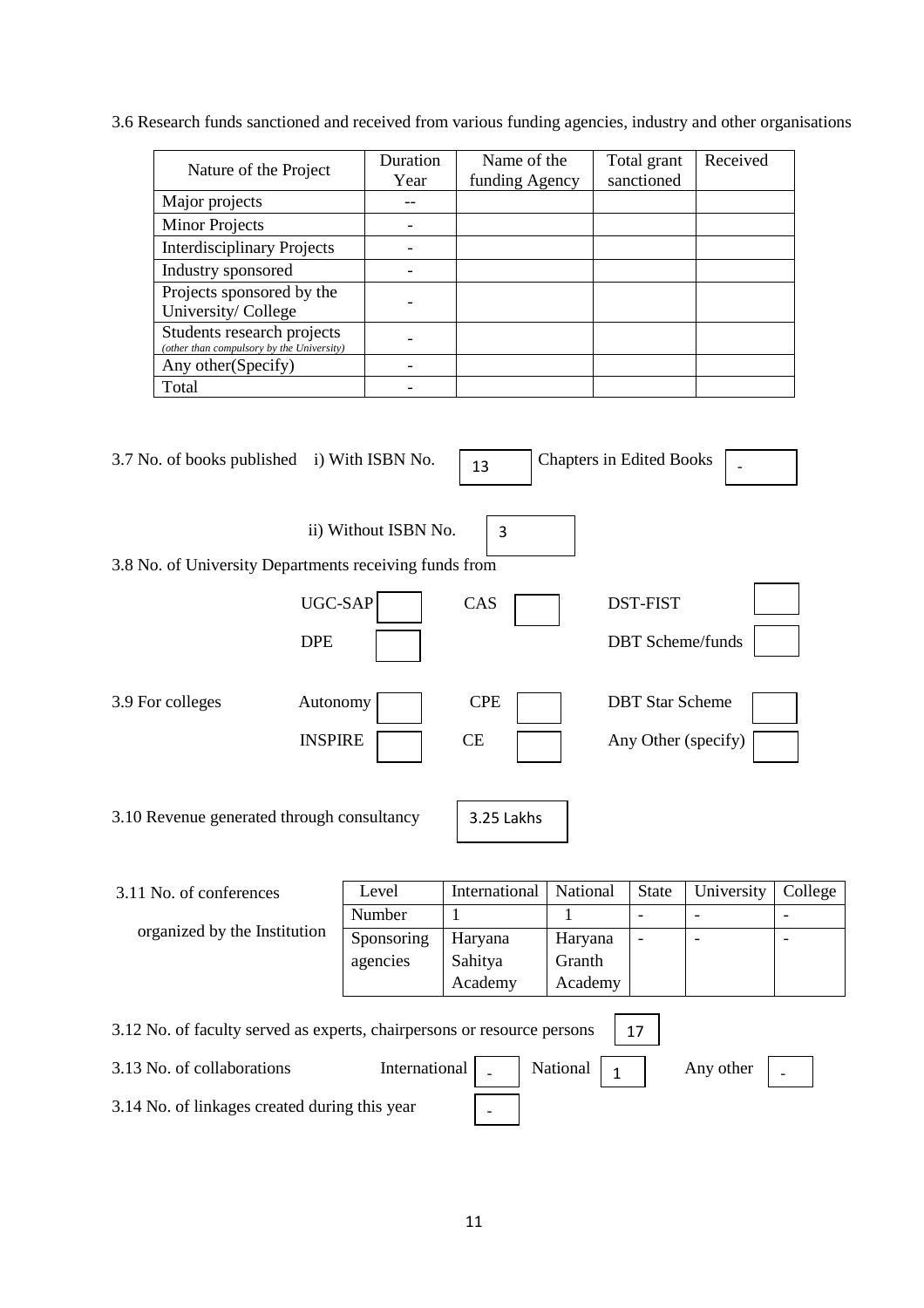3.15 Total budget for research for current year in lakhs :

| From Funding agency | From Management of University/College   3.5 |  |
|---------------------|---------------------------------------------|--|
| `otal               |                                             |  |

3.16 No. of patents received this year

| Type of Patent  |         | Number |  |  |
|-----------------|---------|--------|--|--|
| <b>National</b> | Applied |        |  |  |
|                 | Granted |        |  |  |
| International   | Applied |        |  |  |
|                 | Granted |        |  |  |
|                 | Applied |        |  |  |
| Commercialised  | Granted |        |  |  |

3.17 No. of research awards/ recognitions received by faculty and research fellows Of the institute in the year

| Total   International   National   State   University   Dist   College |  |  |  |
|------------------------------------------------------------------------|--|--|--|
|                                                                        |  |  |  |

| 3.18 No. of faculty from the Institution<br>who are Ph. D. Guides<br>and students registered under them | 5<br>8 |
|---------------------------------------------------------------------------------------------------------|--------|
| 3.19 No. of Ph.D. awarded by faculty from the Institution                                               | 3      |
| $3.20$ No. of Research scholars receiving the Fellowships (Newly enrolled $+$ existing ones)            |        |

|                                | <b>JRF</b> | <b>SRF</b>                                       | <b>Project Fellows</b> |    | Any other           |    |
|--------------------------------|------------|--------------------------------------------------|------------------------|----|---------------------|----|
|                                |            | 3.21 No. of students Participated in NSS events: |                        |    |                     |    |
|                                |            |                                                  | University level       | 44 | State level         |    |
|                                |            |                                                  | National level         |    | International level |    |
|                                |            | 3.22 No. of students participated in NCC events: |                        |    |                     |    |
|                                |            |                                                  | University level       |    | State level         | 50 |
|                                |            |                                                  | National level         | 32 | International level |    |
| 3.23 No. of Awards won in NSS: |            |                                                  |                        |    |                     |    |
|                                |            |                                                  | University level       | 44 | State level         |    |

National level Theorem International level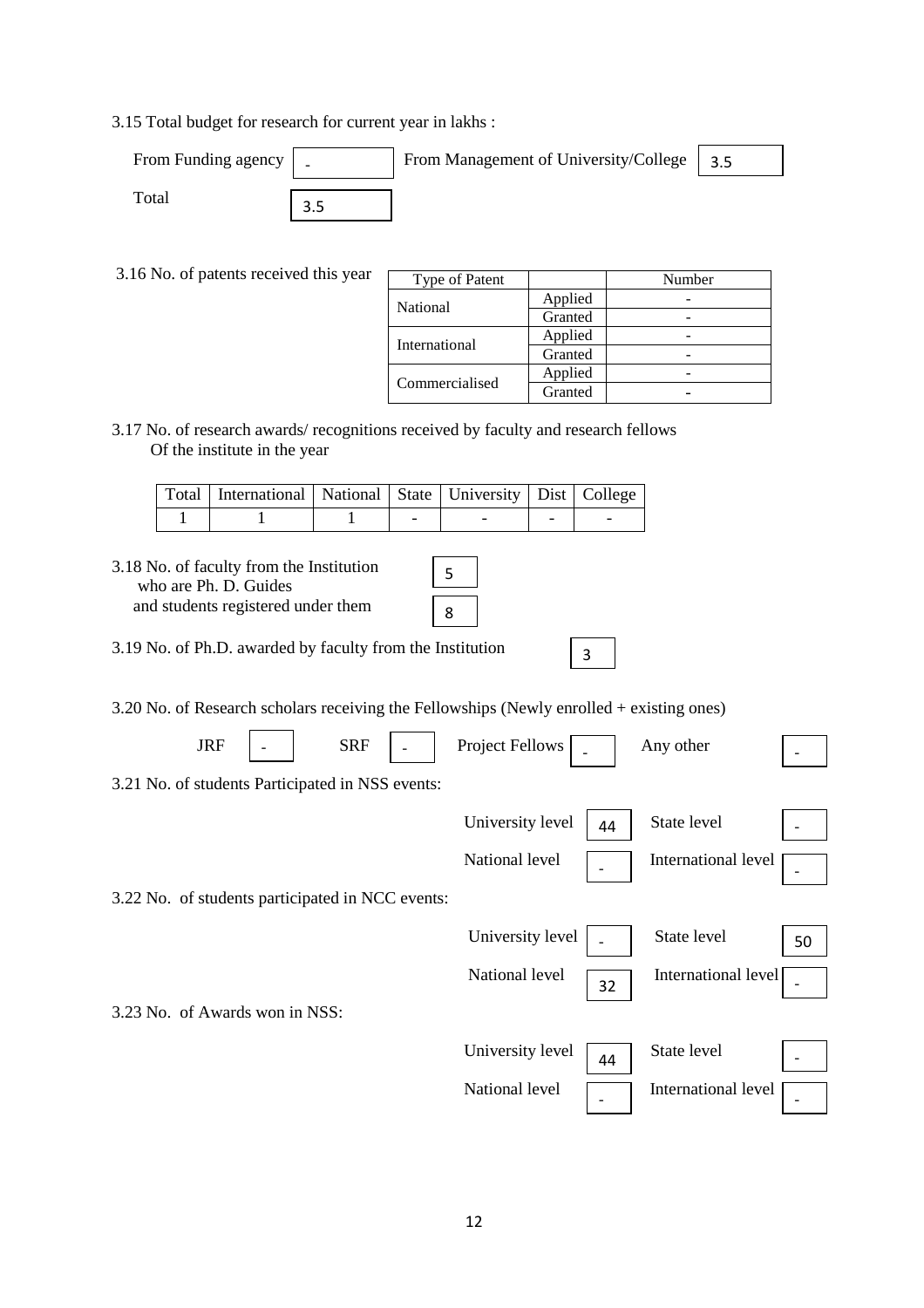3.24 No. of Awards won in NCC:



3.26 Major Activities during the year in the sphere of extension activities and Institutional Social Responsibility

- Thirty cadets (20 SD and 10 SW) participated in Battalion level awareness rally on 'World Say No to Tobacco, to aware the general public which started from Pt. C.L.S. Govt. (P.G.) College, Karnal on May 31, 2016.
- International Yoga Day was celebrated on 21.06.2016. All NCC cadets of the college participated in International Yoga Day celebration in Karan Stadium, organized by district administration of Karnal.
- A lecture was delivered by Sh. Nitin Sehgal (Advocate) on 23.07.2016 to NSS volunteers as an inaugural activity of launching of "One Life' a Road Safety Awareness Campaign started by Haryana State Legal Services Authority.
- On August 04, 2016, all NCC cadets of the college participated in the Government of India's prestigious campaign in Swachh Bharat Abhiyan in the college campus. On the same day, lecture on Anti Drugs was delivered by NCC officer. The poster making competition was also organized on the topics Anti Drugs and Save Water.
- International youth day was observed on 12 August 2016.
- Independence Day was celebrated.
- NSS units celebrated Sadbhawna Diwas on 20.08.2016 and organized an essay writing and poster making competition on "Social Sadbhawna".
- All the NCC army wing cadets participated in Tiranga Yatra on August 23, 2016 in Karnal City, organized by the district administration. The honorable Chief Minister Sh. Manohar Lal Khattar was the chief guest of the function.
- Cleanliness drives were carried out by NSS volunteers in the college on 26.08.2016, 26.09.2016 and 26.10.2016 in compliance to the directions of NSS cell, KU, Kurukshetra.
- Many cadets participated at A.T.C. camp held at GIMT, Kanipla from 22 to 31Aug, 2016 and Cadet Surender Kumar got Silver Medal in cross country race.
- Five students of our college participated in the State Level Youth Red Cross training camp for boys at Laxmi Bhawan of Mata Mansa Devi Mandir, Panchkula from 1 to 6 September 2016.
- 04 cadets participated at PVSC-I at Ropar, from 5 to 14 September, 2016.
- NSS units celebrated International Literacy Day on 08. 09. 2016 and invited slogans on literacy about conservation of energy, water and environment.
- Blood Donation Camp was organised on Founder's day on 09.09.2016. Eighty five volunteers donated blood.
- Haryana State Council for Science and Technology organised Science Quiz at Govt. (PG) College, Karnal on 09-09-2016. Our team consisting of Prerna, Simran and Ritika qualified for the regional level Quiz. Distt. Level Science essay writing competition was organised at Govt. (PG) College, Karnal on 14-10-2016 in which Kashish Kamra (B.Sc. III), Divya Kapoor (B.Sc. II) and Muskan (B.Sc. II) qualified for the regional level competition.
- Women Development Cell of the college organised a lecture delivered by Dr Manoj Virmani on the topic," The Significance of Ayurveda in the Maintenance of Health," on 20.9.2017.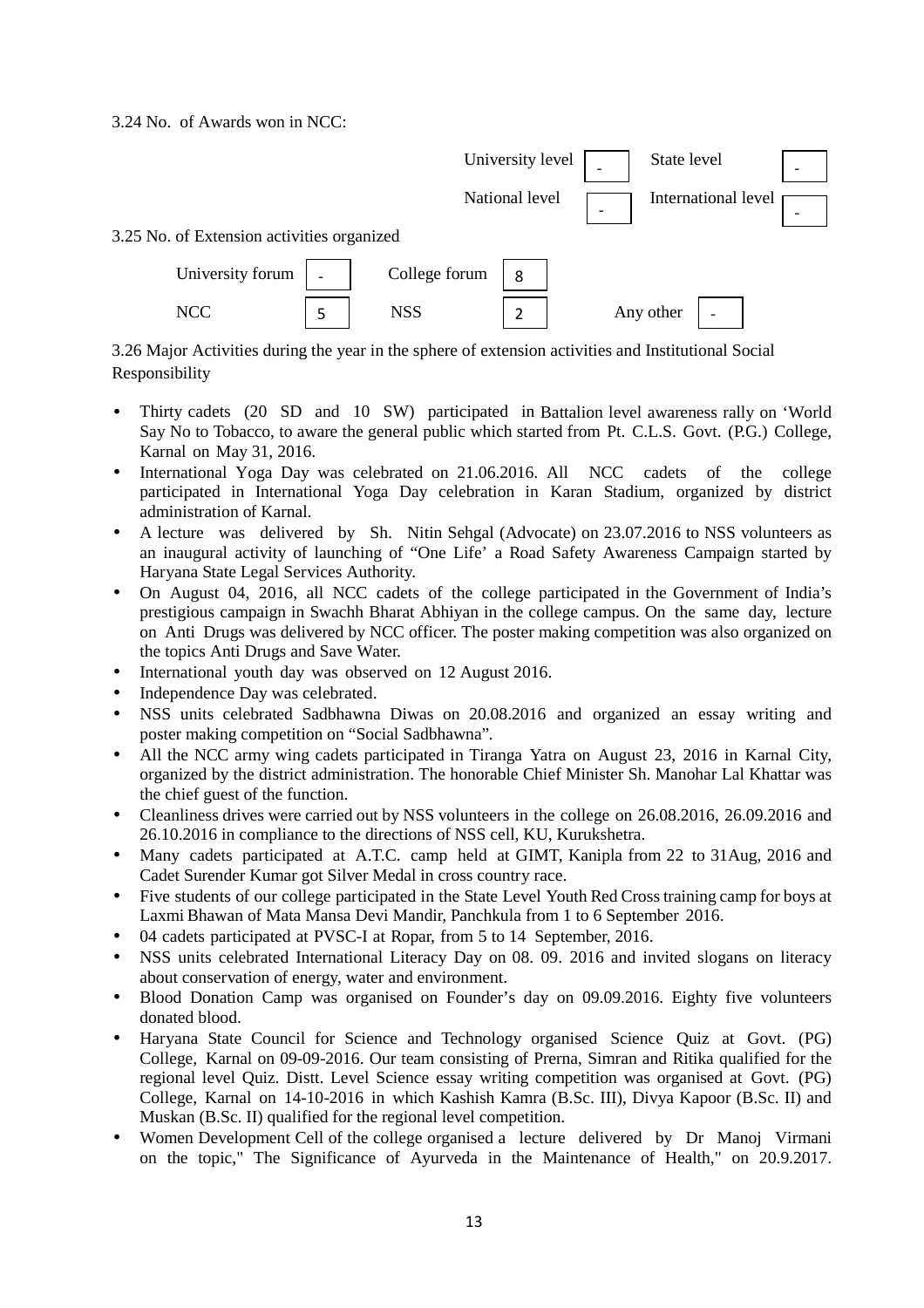- Fifty Five Students of our college participated in the Zonal Youth Festival of Kurukshetra University from 3rd to 5th October, 2016. Western Group Song (Recommended), Classical Dance (Solo) (Recommended), Poetic Symposium (Recommended), Collage Making (Recommended), Group Song (Haryanvi) (Commended), Poster Making (Commended), Debate (Commended), and Quiz (Commended).
- All the recommended teams of our College at Zonal level participated in the Inter Zonal Youth Festival of Kurukshetra University held at K.U. Campus from 9th to 11th Nov. 2016. Manisha Nagpal of B.Com. III (142038) and Anubhav Singh of B. A. III (141603) were 'commended' for classical dance and poetical symposium respectively.
- During the annual inspection of 7 Haryana Battalion, 10 cadets of the college specially invited for Guard of Honour to Group Commander Brig. J.S. Soni, Ambala Group on October 18, 2016.
- " Cadets participated at PVSC-II camp held at Ropar from 25th September to 4th October, 2016.
- Cadets participated at PVSC-III camp held at Ropar from  $5<sup>th</sup>$  to  $14<sup>th</sup>$  Oct, 2016 and also won medals in different competitions.
- An Intra College Mehandi Competition was organised on 18.10.2017. 44 Students participated in the competition.
- Distt. Election office competitions:
	- (i) Our College hosted the Distt. level Inter College Declamation Competition organised by Distt. Election office Karnal on 20-10-2016. Prathishta (B.A. II) of our college won the first prize in this competition.
	- (ii) Neha (B.Com. III) and Vishu (M.Com I) won  $1<sup>st</sup>$  &  $2<sup>nd</sup>$  prizes in the Mehndi competition held at Govt. College for women Karnal by Distt. Election office on 27-10-2016.
	- (iii) Archana Sharma (M.A. Hindi II) stood  $III^{rd}$  in the essay writing competition held on 25<sup>th</sup> October, 2016 at GN Khalsa College by the Distt. Election office.
- In an 8 day professional First-Aid Training Camp from 17-10-2016 to 26-10-2016, Sh. M.C. Dhiman, District Training Officer trained thirty students of our college.
- Indian Red Cross Society, District Branch, Karnal organized district level youth red cross training camp from 17-10-2016 to 21-10-2016 at Dyal Singh College, Karnal.
- Five students of our college participated in the District Level Brigade Officer's volunteers training camp on 28-11-2016 in the office of the District Red Cross Society, Karnal,
- Five students of our college participated in the District level Ambulance Competition on 29- 11-2016 in the office of the District Red Cross Society, Karnal.
- All the NCC army wing cadets participated in National Unity Day celebration and taking the Rashtriya Ekta Diwas Pledge on the occasion of Sardar Patel's Birth Anniversary (October 31, 2016). There after cadets also took part in Run for Unity rally spreading the message of unity, safety and security.
- NIC-III Camp was held at Maihar from 10 to 21 Dec 2016 and some cadets participated in the camp.
- Cadets participated at ALC Camp held at Coimbatore from 20to 31 December, 2016.
- Seven day NSS special camp organized at Uchana from 11.01.2017 to 17.01.2017. One hundred and forty eight volunteers attended the camp.
- Republic Day was celebrated in the college.
- A Quiz on "Great Women of the World : Past and Present' was organised on 9.2.2017.
- A lecture by Dr. Meenu Thakur was organised on "The Cervical Cancer : Precautions and Challenges" on 9.2.2017.
- C" Certificate exam was conducted on 12 February, 2017. Thirteen cadets appeared in the exam.
- "B" Certificate exam was conducted on 18 February, 2017 at Dyal Singh College, Karnal. Thirty five cadets appeared in the exam.
- Declamation Competition:
	- (i) Garima (B.Com III) and Mandeep Singh (B.Com II) won  $1<sup>st</sup>$  and  $3<sup>rd</sup>$  prize in the state level declamation contest held at IGMMV Kaithal on 24-02-2017.
	- (ii) Shivam Kumar (B.A. III) and Garima (B.Com III) got first prize in English Declamation/Debate held at D.A.V. College for women Karnal on 11-03-2016.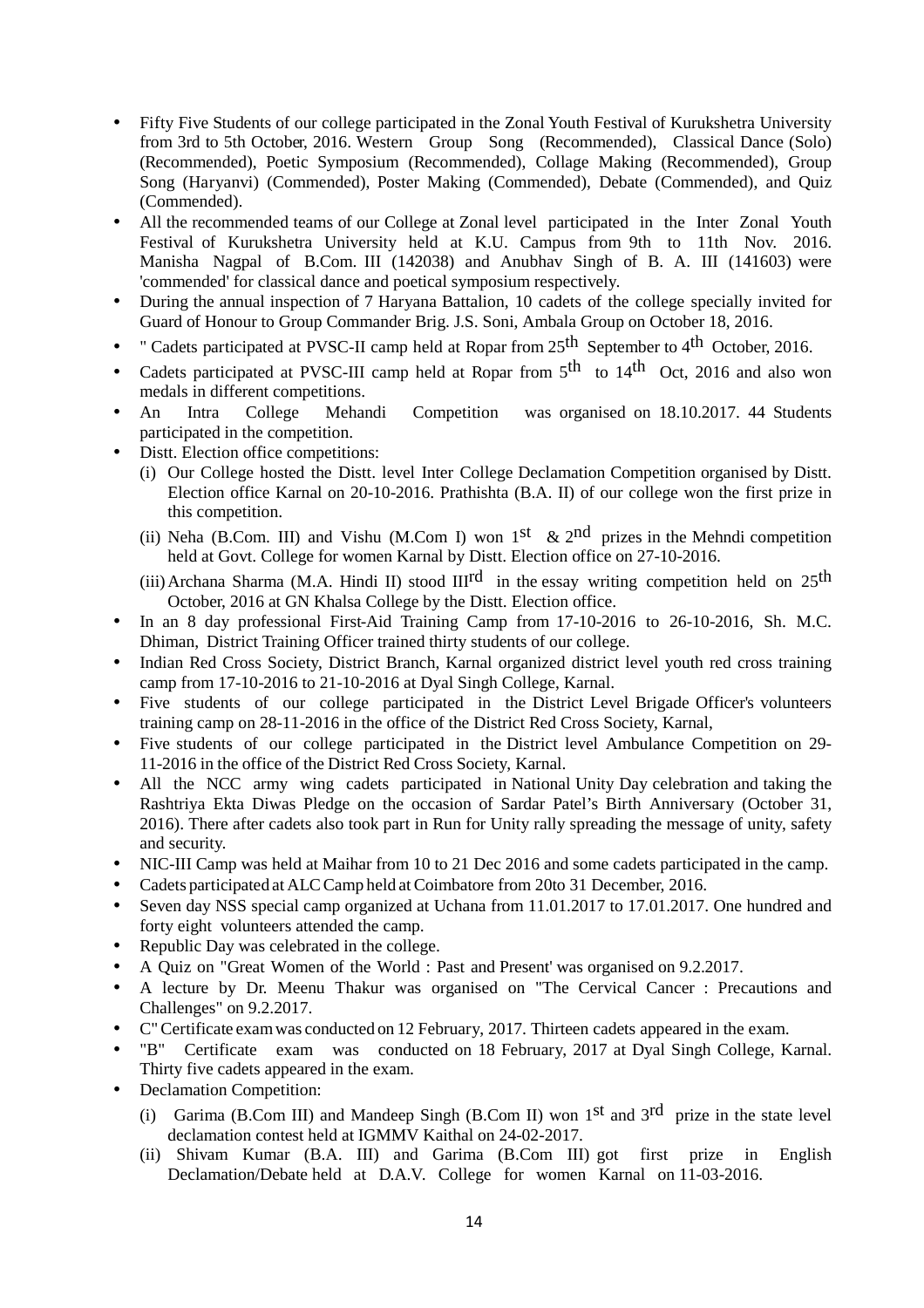- Trophies won for poetical recitation at different colleges:
	- (i) Anubhav Singh (B.A. III) and Jaideep Tuli (B.Sc. II) won first prize and the trophy at D.N. Mahila Mahavidyalaya Kurukshetra on 16-02-2017 in the State Level poetical recitation competition.
	- (ii) Anubhav Singh and Jaideep Tuli won Ist and  $2<sup>nd</sup>$  Prize in the Hindi and Punjabi poetical recitation competition organised by MDSD College Ambala City on 10-03-2017. They won Chaman Lal Aggarwal memorial running trophy for their achievements.
	- (iii) Pratishtha (B.A. II) and Sahil Garg (B.A. II) won the Surya Swami Memorial running trophy for 'Sanskrit Shalok Uchcharan' Competition held at D.A.V. College for women Karnal on 11-03- 2017.
	- (iv) Anubhav, Sahil Garg and Jaideep won the Ist, IInd & 3rd prize at he poetic recitation competition on 25-03-2017 at DS College organised by HERCOFED.
- On 27 Feb., 2017, an informative lecture was delivered on the topic "Fire Safety" by Sh. Ram Kumar, Fire Officer, Karnal. Sh. M. C. Dhiman, D.T.O., Karnal threw light on fire safety & first aid. Mr. Sourish Singla, Incharge District Disaster Management Activities, Karnal delivered a lecture on disaster management. Mock fire drill was organized by Sh. Ram Kumar, Fire Officer, Karnal on 27.02.2017.
- A Dental Check-up camp was organized on 17.03.2017 in which a renowned Dental Surgeon Dr. Heena Narang apprised the students of dental care & oral hygiene. She and her assistant also conducted the dental check-up of the students and the faculty members.
- Legal Literacy Cell organised a State Level Inter College Debate on March 15, 2017. Eighteen Students from different colleges of Haryana participated in the competition.
- Dewan Anand Kumar Memorial State Level Inter College Quiz Contest on Environment and Dewan Anand Kumar Memorial State Level Inter College Chart and Poster Making Competition on Environment was organised on 17.03.2017.
- State level Declamation Contest was organised on 20 March, 2017.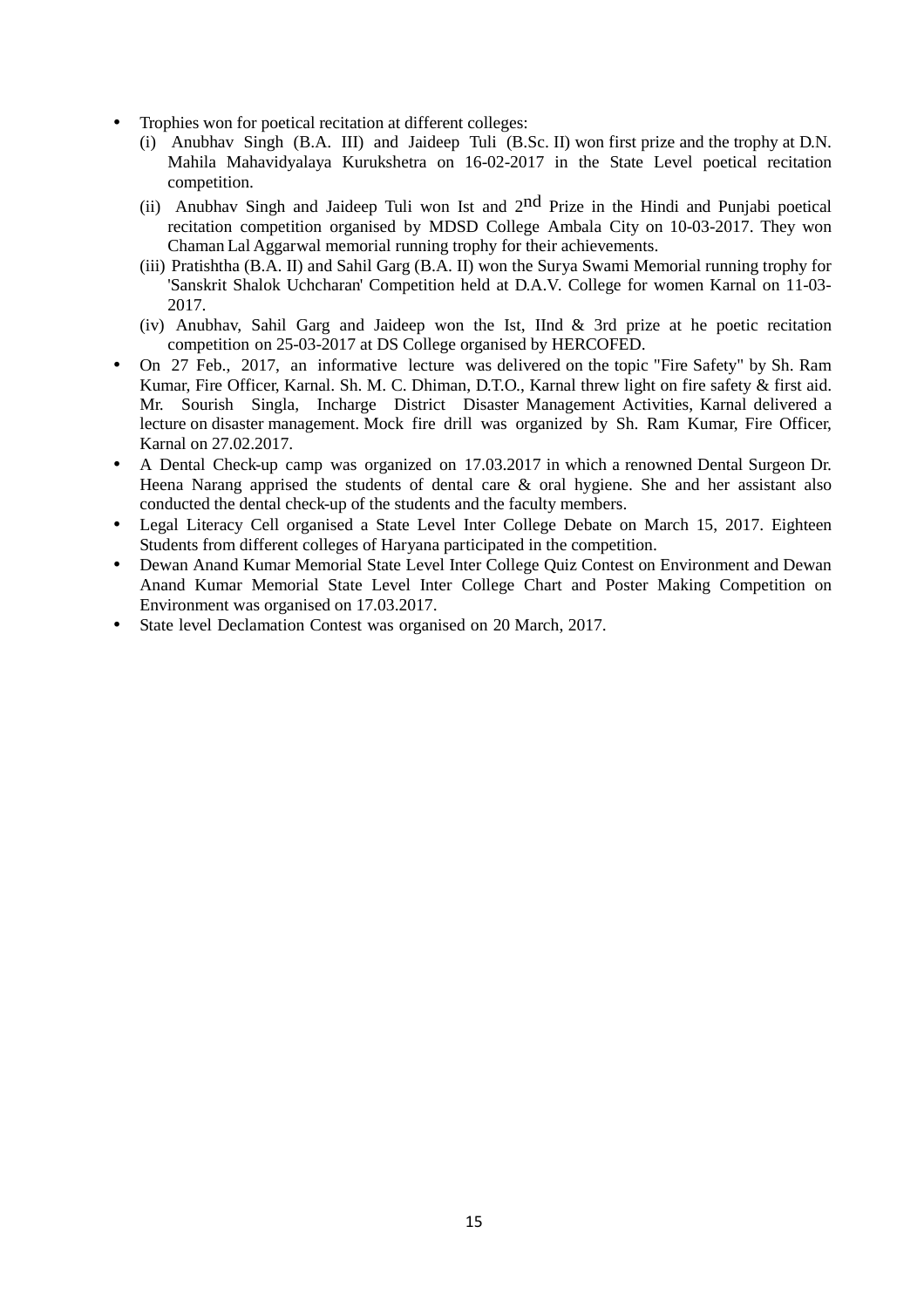### **4. Infrastructure and Learning Resources**

4.1 Details of increase in infrastructure facilities:

| Facilities                                                                            | Existing       | Newly created | Source of                       | Total          |
|---------------------------------------------------------------------------------------|----------------|---------------|---------------------------------|----------------|
|                                                                                       |                |               | Fund                            |                |
| Campus area                                                                           | 32374.85       |               |                                 | 32374.85       |
| Class rooms                                                                           | 36             |               |                                 | 36             |
| Laboratories                                                                          | 28             |               |                                 | 28             |
| <b>Seminar Halls</b>                                                                  | $\overline{2}$ |               |                                 | $\overline{2}$ |
| No. of important equipments purchased $(\geq 1$ -<br>0 lakh) during the current year. |                | 242           |                                 |                |
| Value of the equipment purchased during the<br>year (Rs. in Lakhs)                    |                | 3906493       | College,<br>FIST,<br><b>UGC</b> |                |
| Others – Sports Equipments                                                            |                |               |                                 |                |

4.2 Computerization of administration and library

### ADMINISTRATION

The college has its own website that shows a glimpse of the entire working of the institution. It provides details of courses, departments, teaching  $\&$  non-teaching staff etc. All notices regarding admission and other college activities are uploaded on the notice board of the website.

Administration office is fully equipped with computers, printers, scanners, Photostat machine. Entire office is on networking and has internet facility. College has a Student Information Management Software and Accounts Software.

LIBRARY

The college has a computerized library equipped with Library Automation Software — Koha. The infrastructure of the Library includes 7 Computer systems with Internet facility and 2 printers. The Library has access to e-resources provided by UGC-INFLIBNET through N-LIST programs. The digital section has around CDs/ DVDs and Video Cassettes. The library also has a Photostat machine. The books in the library can be accessed online by weblink The books in the library can be accessed online by weblink "http://dsck.bestbookbuddies.com"

### 4.3 Library services:

|                         | Existing |       | Newly added |        | Total |       |
|-------------------------|----------|-------|-------------|--------|-------|-------|
|                         | No.      | Value | No.         | Value  | No.   | Value |
| <b>Text Books</b>       | 6433     |       | 618         | 500000 | 7051  |       |
| Reference Books         | 57615    |       | 1800        |        | 59415 |       |
| e-Books                 | 97300    | 5000  | 97300       | 5000   | 97300 | 5000  |
| Journals                | 60       | 63000 | 60          | 67000  | 60    | 67000 |
| e-Journals              | 5902     |       | 5902        |        | 5902  |       |
| <b>Digital Database</b> |          |       |             |        |       |       |
| CD & Video              | 18       |       |             |        | 18    |       |
| Others (specify)        | 180      | 30721 | 65          | 16507  | 245   | 47228 |

 \* e-books and e-journals are available through N-Link for which subscription is paid every year. \*\* 14570 number of books were struck off.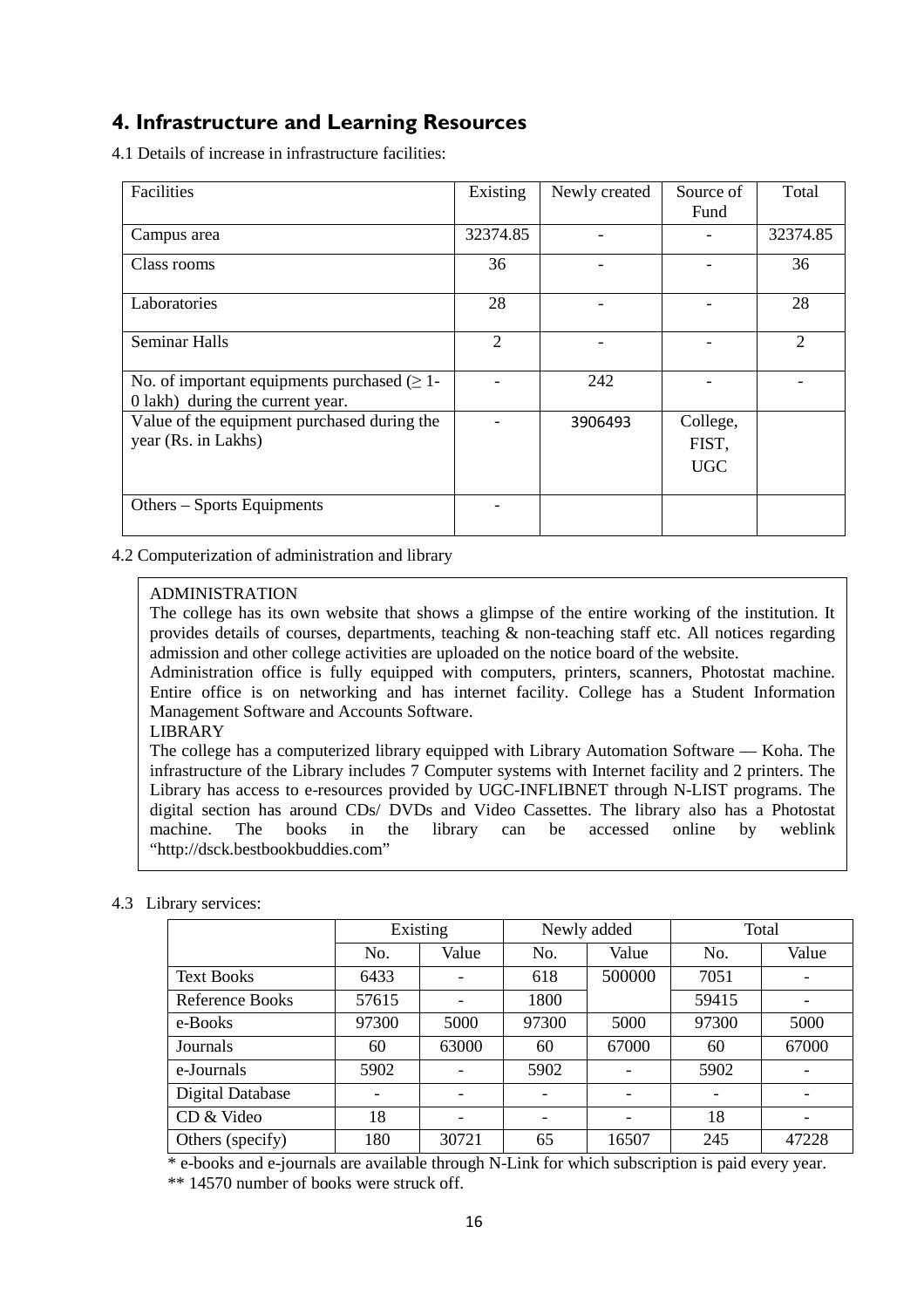4.4 Technology up gradation (overall)

|          | Total<br>Computers | Computer<br>Labs | Internet | <b>Browsing</b><br>Centres | Computer<br>Centres | Office | Depart-<br>ments | Others |
|----------|--------------------|------------------|----------|----------------------------|---------------------|--------|------------------|--------|
| Existing | 291                | Õ                | 18       |                            |                     | 4      | 16               |        |
| Added    | 10                 | -                |          |                            |                     |        |                  |        |
| Total    | 301                | 8                | 18       |                            |                     |        | 17               |        |

- 4.5 Computer, Internet access, training to teachers and students and any other programme for technology upgradation (Networking, e-Governance etc.)
	- All departments have internet facility.
	- All HOD's of respective departments are provided with computers.
	- All Science departments are equipped with projectors.
	- The library and office has operational software to run day to day activities.
	- The teachers are sent to the training programmes of ICT in various institutes.

Ē

4.6 Amount spent on maintenance in lakhs :

| ICT<br>$\mathbf{i}$                      | 6.82   |
|------------------------------------------|--------|
| ii) Campus Infrastructure and facilities | 106.35 |
| iii) Equipments                          | 32.55  |
| iv) Others                               | 4.18   |
|                                          |        |
| Total:                                   | 149.91 |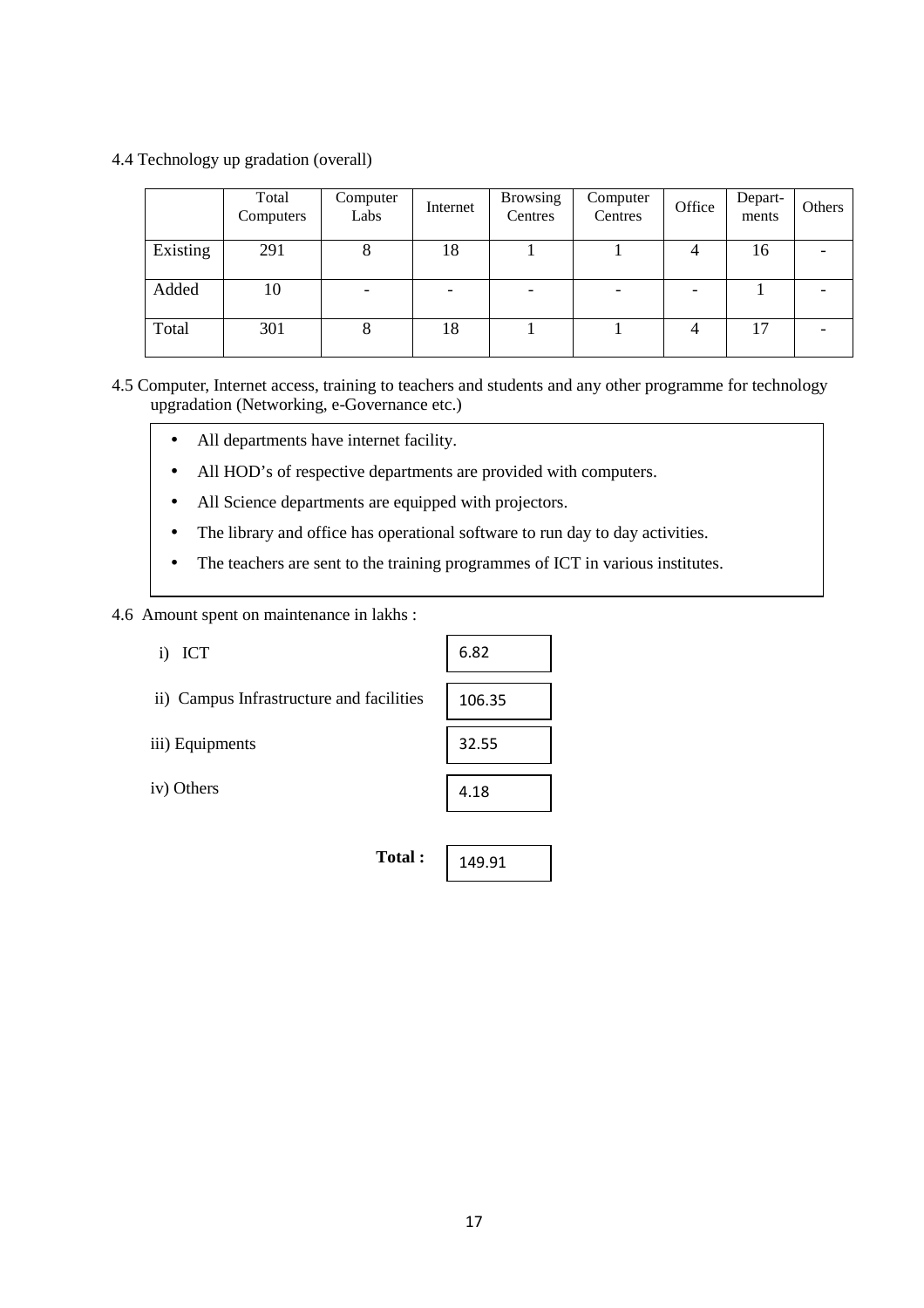# **Criterion – V 5. Student Support and Progression**

5.1 Contribution of IQAC in enhancing awareness about Student Support Services

Regular information is given to the students regarding Scholarships, various Academic Competitions/Contests, Placement Programs, Training Sessions, Workshops, Shortage of Lectures, Dates & Results of Class Tests, Status of Internal Assessment and Alumni Association.

5.2 Efforts made by the institution for tracking the progression

During the college convocation the students are asked to submit the feedback form in which they give information regarding their admission status in P.G. and other courses after passing out from the college. At the time of getting the result of their final semester, the students are given counselling for their academic programmes and were ask to give the information regarding joining the University or Institutes of higher learning.

|                                                                          | 5.3 (a) Total Number of students |    |           |                      |                          | UG   | PG    | Ph. D.  | Others    |           |              |  |
|--------------------------------------------------------------------------|----------------------------------|----|-----------|----------------------|--------------------------|------|-------|---------|-----------|-----------|--------------|--|
|                                                                          |                                  |    |           |                      |                          | 3241 | 378   | ۰       |           |           |              |  |
| (b) No. of students outside the state                                    |                                  |    |           |                      | Nil                      |      |       |         |           |           |              |  |
| (c) No. of international students                                        |                                  |    |           | Nil                  |                          |      |       |         |           |           |              |  |
| No<br>$\%$<br>No<br>$\%$<br>Men<br>Women<br>61.3<br>2221<br>38.7<br>1398 |                                  |    |           |                      |                          |      |       |         |           |           |              |  |
|                                                                          |                                  |    |           | <b>Last Year</b>     |                          |      |       |         |           |           | This Year    |  |
|                                                                          | General                          | SC | <b>ST</b> | <b>OBC</b><br>$+BC+$ | Physically<br>Challenged |      | Total | General | <b>SC</b> | <b>ST</b> | OBC<br>$+BC$ |  |

Demand ratio 2.6 Dropout % 2.7

**SBC** 

5.4 Details of student support mechanism for coaching for competitive examinations (If any)

Free coaching is given to the students of P.G. classes by the faculty to appear in NET examination.

The faculty guide the students to appear in different competitive exams.

The extension lectures are organised for personality development and improvement in the communication skills.

No. of students beneficiaries

$$
384\,
$$

2133 411 - 18 09 2571 2130 430 - 17 5 2582

+SBC

Physically Challenged Total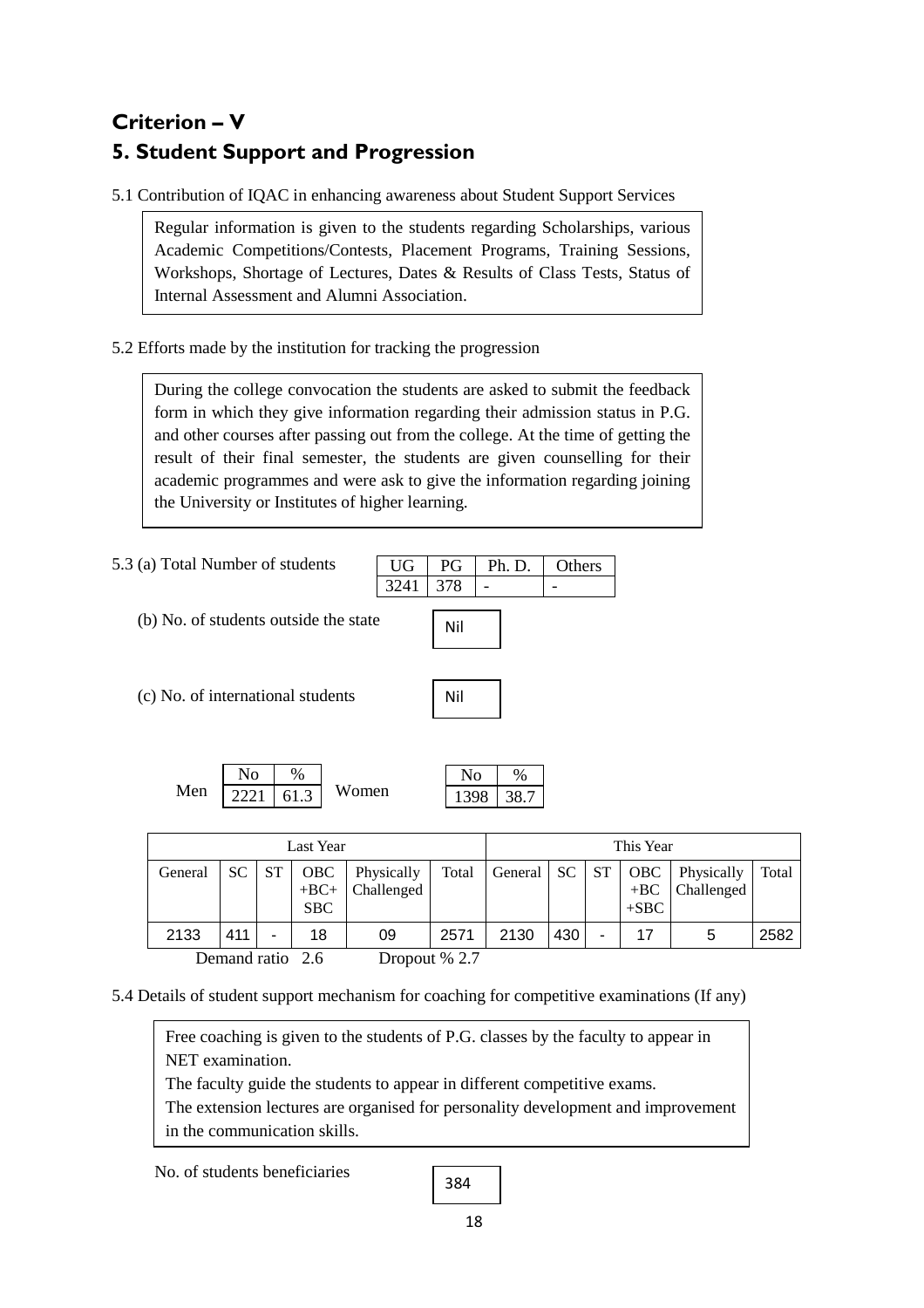5.5 No. of students qualified in these examinations



5.6 Details of student counselling and career guidance

Vocational Guidance & Placement Cell provides the information about professional placements to give students appropriate guidance to identify career opportunities. It also guides the students in the development of Soft Skills and Communication ability. It exposes them to the challenges and rigors of competitive tests. It organizes workshops and guidance seminars for informing them about market trends, professional needs and job profiles from time to time. Various activities conducted by the cell are as follows:

- Brig. N.K. Bhandari (Retd.), Member Governing Body, Dyal Singh College, Karnal delivered an extension lecture on 'Personality Development' to the students.
- 115 selections were done in various Placement Drives at intial stage and subsequent rounds during the session 2016-17 in the companies like TCS, Concentrix, Capgemini, Axa Business Services, Orange Consultancy, IBM, DELOITTE, ICICI HCL and Magnus Biotech.
- The companies like Concentrix, Orange Consultancy, IBM, ICICI Prudential and Magnus Biotech visited our campus.
- On 25,02,2017 a job fair was organised in our college in which three companies Concentrix, Orange Consultancy and ICICI Prudential participated.
- IBM visited the college for placement on 10.01.2017 and
- Magnus Biotech visited on 24.03.2017.

No. of students benefitted

115

5.7 Details of campus placement

|                                       | <b>Off Campus</b>                  |                                     |                           |
|---------------------------------------|------------------------------------|-------------------------------------|---------------------------|
| Number of<br>Organizations<br>Visited | Number of Students<br>Participated | Number of<br><b>Students Placed</b> | Number of Students Placed |
|                                       | 375                                |                                     | 70                        |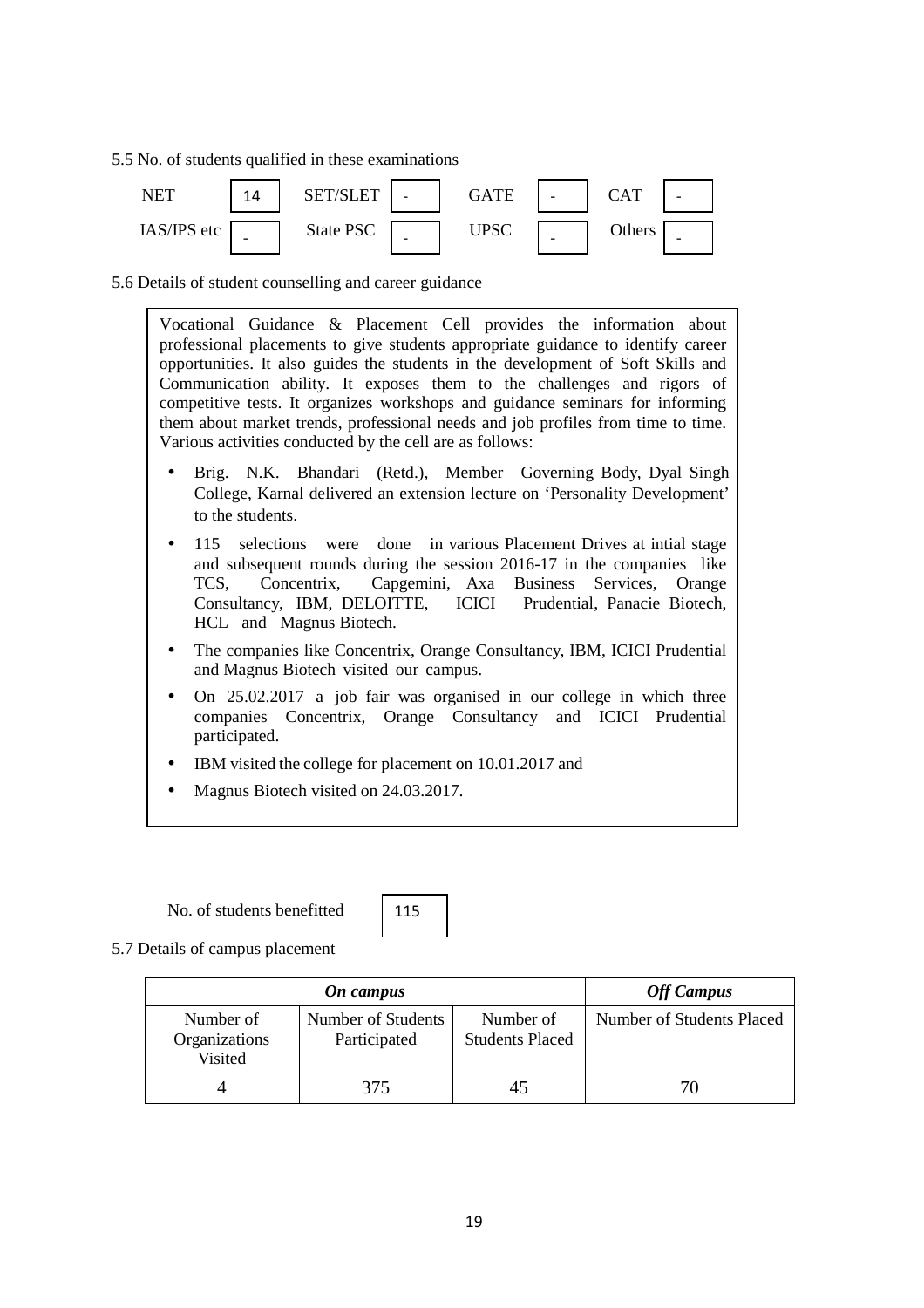- 5.8 Details of gender sensitization programmes
	- 1. Women Development Cell of the college organised a lecture delivered by Dr Manoj Virmani on the topic," The Significance of Ayurveda in the Maintenance of Women Health," on 20.9.2017. Dr Virmani Spoke exhaustively on the need of promoting Ayurveda, our ancient medical system. His Lecture was followed by a long session of interaction with the girls students.
	- 2. A state-level Inter College Essay Writing Competition on the topics related to Gender Sensetization was arranged. A large number of entries were received in English, Hindi, and Punjabi.
	- 3. An Inter College Mehandi Competition was organised on 18.10.2017. 44 Students participated in the competition.
	- 4. A Quiz on "Great Women of the World : Past and Present' was organised on 9.2.2017.
	- 5. A lecture by Dr. Meenu Thakur was organised on " The Cervical Cancer : Precautions and Challenges" on 9.2.2017. Dr. Thakur answered the queries of the students at length.
- 5.9 Students Activities
	- 5.9.1 No. of students participated in Sports, Games and other events

| State/ University level           | 134                                                                     | National level | 5              | International level        | Nil |
|-----------------------------------|-------------------------------------------------------------------------|----------------|----------------|----------------------------|-----|
|                                   | No. of students participated in cultural events                         |                |                |                            |     |
| State/ University level           | 52                                                                      | National level | Nil            | International level        | Nil |
| 5.9.2                             | No. of medals /awards won by students in Sports, Games and other events |                |                |                            |     |
| Sports: State/University level    | 9                                                                       | National level | $\overline{2}$ | International level        | Nil |
| Cultural: State/ University level | 4                                                                       | National level | Nil            | <b>International level</b> | Nil |

#### 5.10 Scholarships and Financial Support

|                                                                                                   | Number of<br>students | Amount  |
|---------------------------------------------------------------------------------------------------|-----------------------|---------|
| Financial support from institution                                                                | 177                   | 483000  |
| Financial support from government                                                                 | 308                   | 1546090 |
| Financial support from other sources                                                              |                       |         |
| received<br><b>Number</b><br>students<br>$\circ$ of<br>who<br>International/National recognitions |                       |         |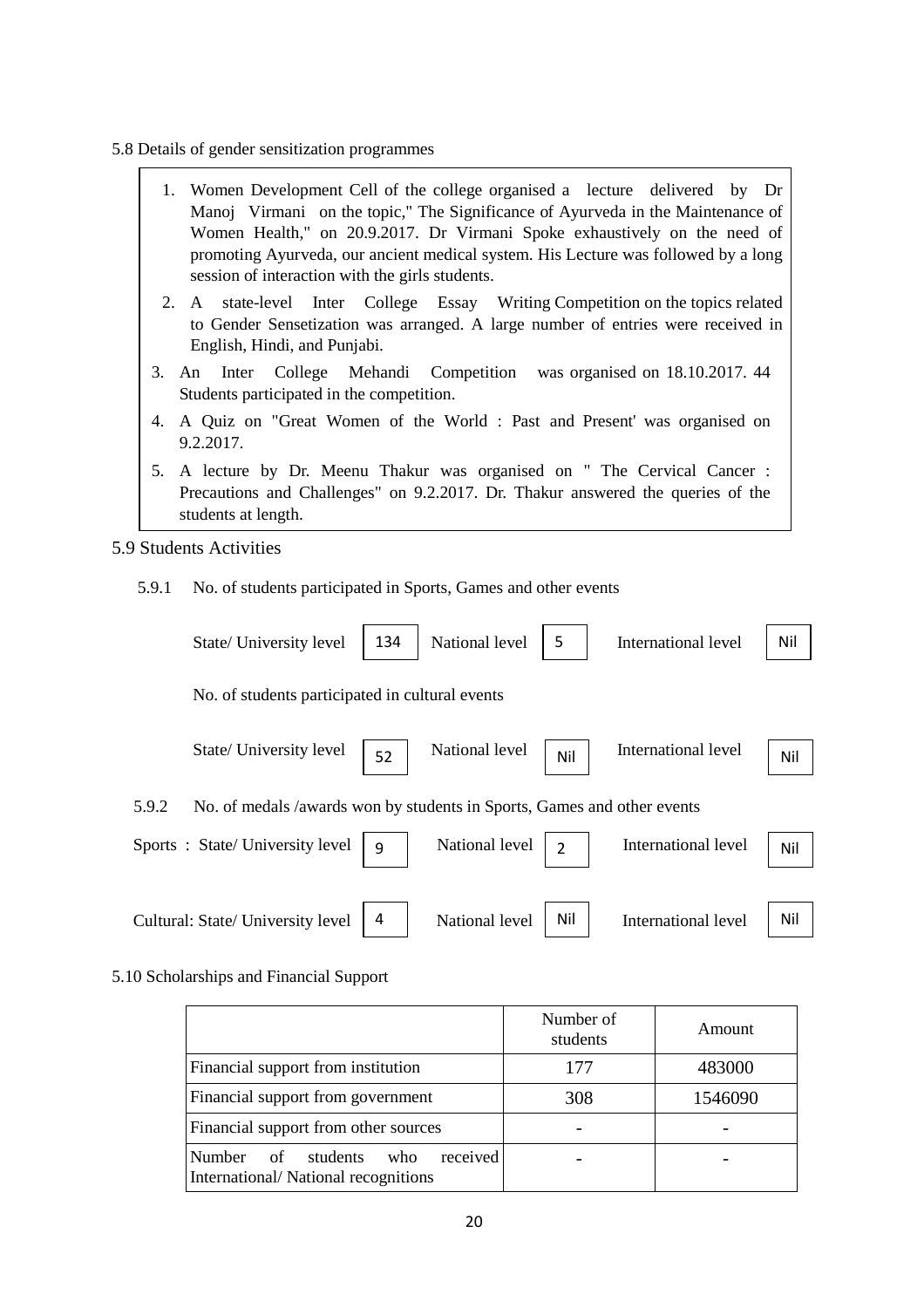| 5.11  | Student organised / initiatives                                                                                                  |                |     |                     |     |
|-------|----------------------------------------------------------------------------------------------------------------------------------|----------------|-----|---------------------|-----|
| Fairs | : State/ University level   Nil                                                                                                  | National level | Nil | International level | Nil |
|       | Exhibition: State/ University level $\begin{vmatrix} 1 \\ 1 \end{vmatrix}$ National level $\begin{vmatrix} 1 \\ 1 \end{vmatrix}$ |                |     | International level | Nil |
|       | 5.12 No. of social initiatives undertaken by the students                                                                        |                | 15  |                     |     |

5.13 Major grievances of students (if any) redressed: Nil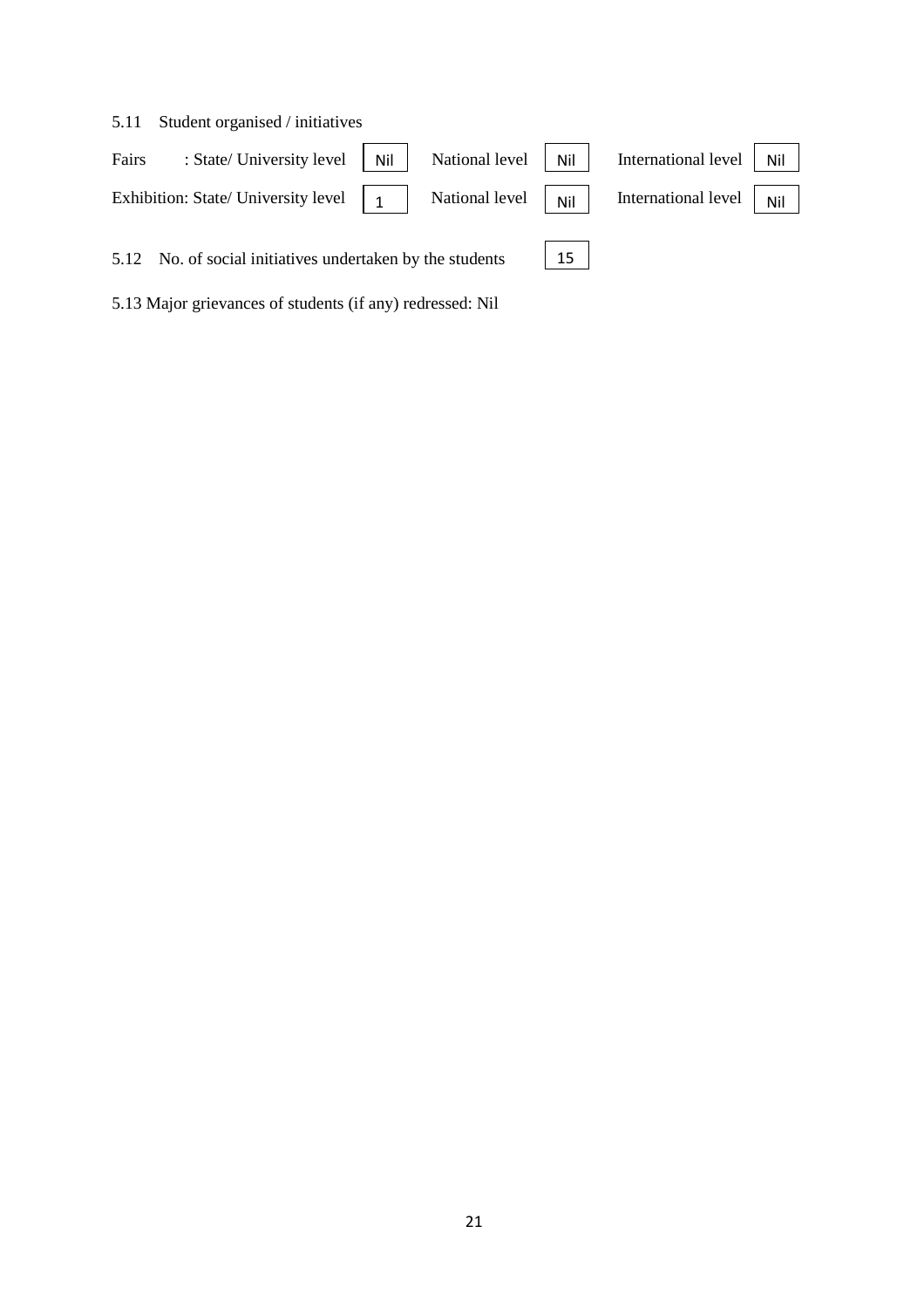## **Criterion – VI**

### **6. Governance, Leadership and Management**

### 6.1 State the Vision and Mission of the institution

| <b>Vision</b> |                                                                        |
|---------------|------------------------------------------------------------------------|
|               | Excellence is a journey, not an end                                    |
|               | <b>Motto/Mission</b>                                                   |
|               | The mission statement of the institute is provided by one of the great |
|               | founding leaders of modern India, Sh. Keshab Chandra Sen:              |
|               | 'Gather Ye the Wisdom of the East and the West'.                       |
|               | Our Mission, therefore, focuses on the holistic approach to            |
|               | knowledge $-$ a blend of the scientific as well as the spiritual       |
|               | wisdom.                                                                |
|               | Our mission is:                                                        |
|               | To create top quality human resources by developing the innate         |
|               | talent of our students.                                                |
| $\bullet$     | To provide holistic development of personality, and improve the        |
|               | overall academic performance of the students.                          |
| $\bullet$     | To inculcate the spirit of secularism, nationalism, communal           |
|               | harmony and rationalism as a value system.                             |
| $\bullet$     | To motivate youth to render service to the society at large.           |
| $\bullet$     | To develop the employable skills and to promote leadership             |
|               | qualities among the students.                                          |
| $\bullet$     | To provide a healthy physical, mental and emotional environment to     |
|               | the students to help them to grow into perfect human beings.           |

### 6.2 Does the Institution has a management Information System

| ۰.<br>۰.<br>.,<br>v |
|---------------------|
|---------------------|

6.3 Quality improvement strategies adopted by the institution for each of the following: 6.3.1 Curriculum Development

> The college being affiliated to K.U. Kurukshetra, the curriculum development is the prerogative of the University. The teachers of the college play an active role in curriculum development as members of Boards of Studies which is the statutory body for designing the curriculum.

### 6.3.2 Teaching and Learning

We use lecture method, PPT presentations, discussions, tests, assignment for teaching and learning in classroom. Along with it, stress is laid on seminars, group discussions and interactive sessions with the experts. We have modern teaching tools like overhead projectors, interactive board and DLP Projectors, which are used by the faculty to make teaching learning process more effective. Teaching plans are made well in advance for the semester, in which the syllabus distribution, revision tests, assignments, problem solving sessions are taken into consideration. Along with the regular class room teaching, the students are encouraged to use the library and internet facilities provided in the college campus.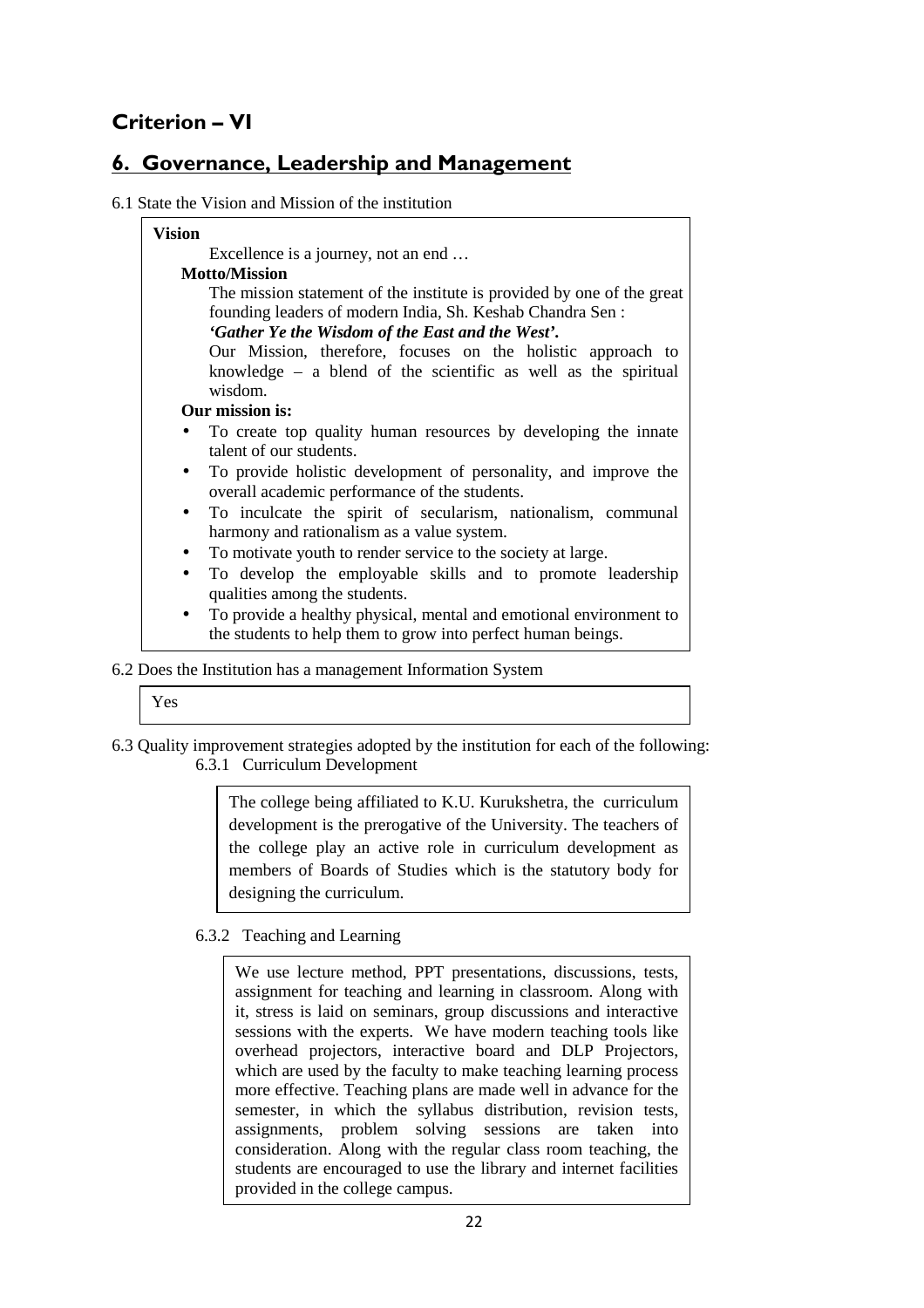6.3.3 Examination and Evaluation

The college being affiliated to K.U. Kurukshetra, it is obligatory for us to follow the system provided by the University in this regard.

#### 6.3.4 Research and Development

The college management encourages teachers for research by providing T.A and registration fee to attend seminars. The faculty is motivated to apply for research projects. Our faculty organizes seminars/ workshops /conferences and actively participates in seminars / workshops / conferences in India as well as abroad. One of our faculty member presented his research paper abroad. One of our faculty members received Post Doctoral Fellowship at Cardiff University, U.K. (June 2014- May 2016).

#### 6.3.5 Library, ICT and physical infrastructure / instrumentation

- We have a Wi-Fi campus and internet connections under ICT plan of Ministry of HRD, Government of India to enable the faculty and the students to access the resources of knowledge.
- Online Public Access Catalogue (OPAC) terminal is available in the library, which is handled by the library staff. The students and faculty can access the internet facility during library working hours.
- College is registered with National Library and Information Services Infrastructure for Scholarly Content which provides access to 97300 e-books and 5902 e-journals of different disciplines.
- All the departments have computer and internet connection.
- All the Science departments have DLP projectors and one Audio-Visual laboratory.

### 6.3.6 Human Resource Management

The college has a well qualified and dedicated faculty. All the members put their efforts to make the students good human beings. All the members are assigned different duties and responsibilities as per their interest and expertise, which they fulfill with dedication and devotion.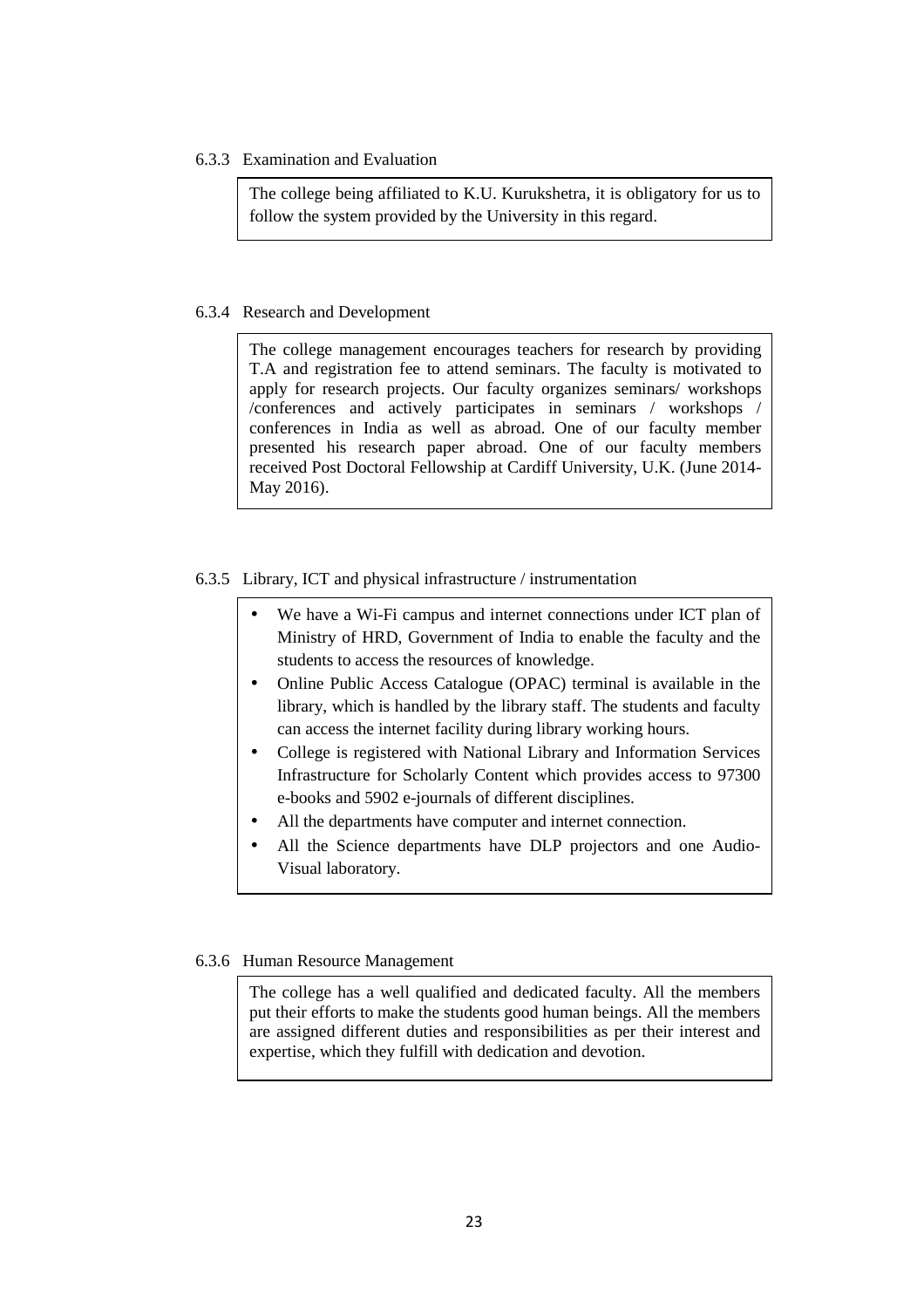### 6.3.7 Faculty and Staff recruitment

The college authorities are very meticulous regarding the recruitments, only highly qualified teachers and non-teaching staff are appointed. Teaching positions are created as per the workload in a particular subject or on the retirement of or resignation by the present incumbent(s).The regular faculty is employed strictly as per UGC, DHE, Haryana and University rules and conditions. The same eligibility conditions apply on part time and contractual faculty. The college appoints temporary/ contractual teaching staff on the posts for which the Government does not provide grants.

### 6.3.8 Industry Interaction / Collaboration

The placement cell of our college organizes the visit of various companies from time to time. The companies like IBM, ICICI, Caper-gemini, Concentrix, Orange consultancy, Deloitte, TCS are invited to the college on regular basis and as a result many of our students get placement every year in different organizations through campus interview and selection procedure. The students of B.Sc. and M.Sc. Chemistry classes visited various industries as prescribed in their curriculum.

### 6.3.9 Admission of Students

All the admissions are made as per the rules and strictly on merit. The college makes all the efforts to ensure the implementation of the reservation policy framed by Government of Haryana and K.U. Kurukshetra. All the admission notices are displayed on the college notice board and the website. The admission process is totally transparent.

### 6.4 Welfare schemes for

| Teaching        | 1. Loan facility through Cooperative Thrift Society. |  |  |  |  |  |
|-----------------|------------------------------------------------------|--|--|--|--|--|
| Non teaching    | 1. Staff Quarters are provided.                      |  |  |  |  |  |
|                 | 2. ESI deduction is given to contractual staff.      |  |  |  |  |  |
|                 | 3. Wheat Loan.                                       |  |  |  |  |  |
|                 | 4. Uniform given to non-teaching staff.              |  |  |  |  |  |
|                 | 5. Endowment Fund to meet out emergency<br>medical   |  |  |  |  |  |
|                 | expenses.                                            |  |  |  |  |  |
| <b>Students</b> | 1. Insurance.                                        |  |  |  |  |  |
|                 | 2. Scholarships                                      |  |  |  |  |  |
|                 | 3. Fee concession                                    |  |  |  |  |  |
|                 |                                                      |  |  |  |  |  |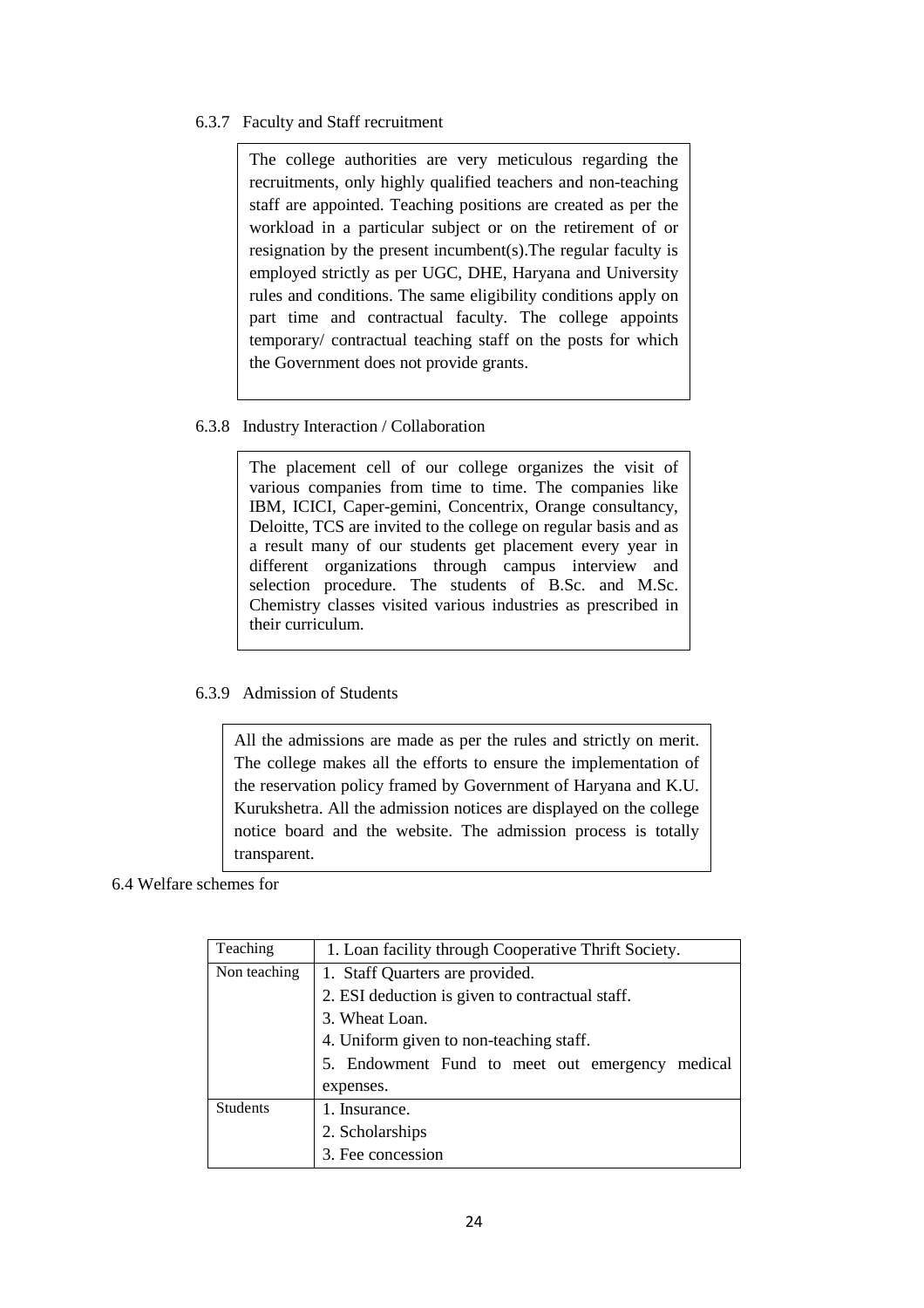| 6.5 Total corpus fund generated                  | 8066809 |                       |    |  |
|--------------------------------------------------|---------|-----------------------|----|--|
| 6.6 Whether annual financial audit has been done |         | $Yes \mid \checkmark$ | No |  |

6.7 Whether Academic and Administrative Audit (AAA) has been done?

| Audit Type     |        | External                              | Internal |                         |  |
|----------------|--------|---------------------------------------|----------|-------------------------|--|
|                | Yes/No | Agency                                | Yes/No   | Authority               |  |
| Academic       | Yes    | Experts<br>appointed by<br>University | Yes      | IQAC & peer<br>feedback |  |
| Administrative | Yes    | University<br><b>DHE</b>              | Yes      | Management              |  |

6.8 Does the University/ Autonomous College declares results within 30 days?

For UG Programmes Yes

| No |  |
|----|--|
|    |  |

 $\checkmark$ 

 $\checkmark$ 

For PG Programmes Yes No



6.9 What efforts are made by the University/ Autonomous College for Examination Reforms?

As the college is affiliated to Kurukshetra University Kurukshetra. All the efforts regarding examination reforms are taken at University level and implemented accordingly.

6.10 What efforts are made by the University to promote autonomy in the affiliated/constituent colleges?

 No. In Haryana aided and government affiliated colleges running basic education courses are not given autonomous status.

6.11 Activities and support from the Alumni Association

- Alumni meet was organised on Feb. 12, 2017.
- An alumnus of the college is invited as the Chief Guest on the Annual Athletic Meet.
- Scholarships are sponsored by the alumni of the college for meritorious and poor students.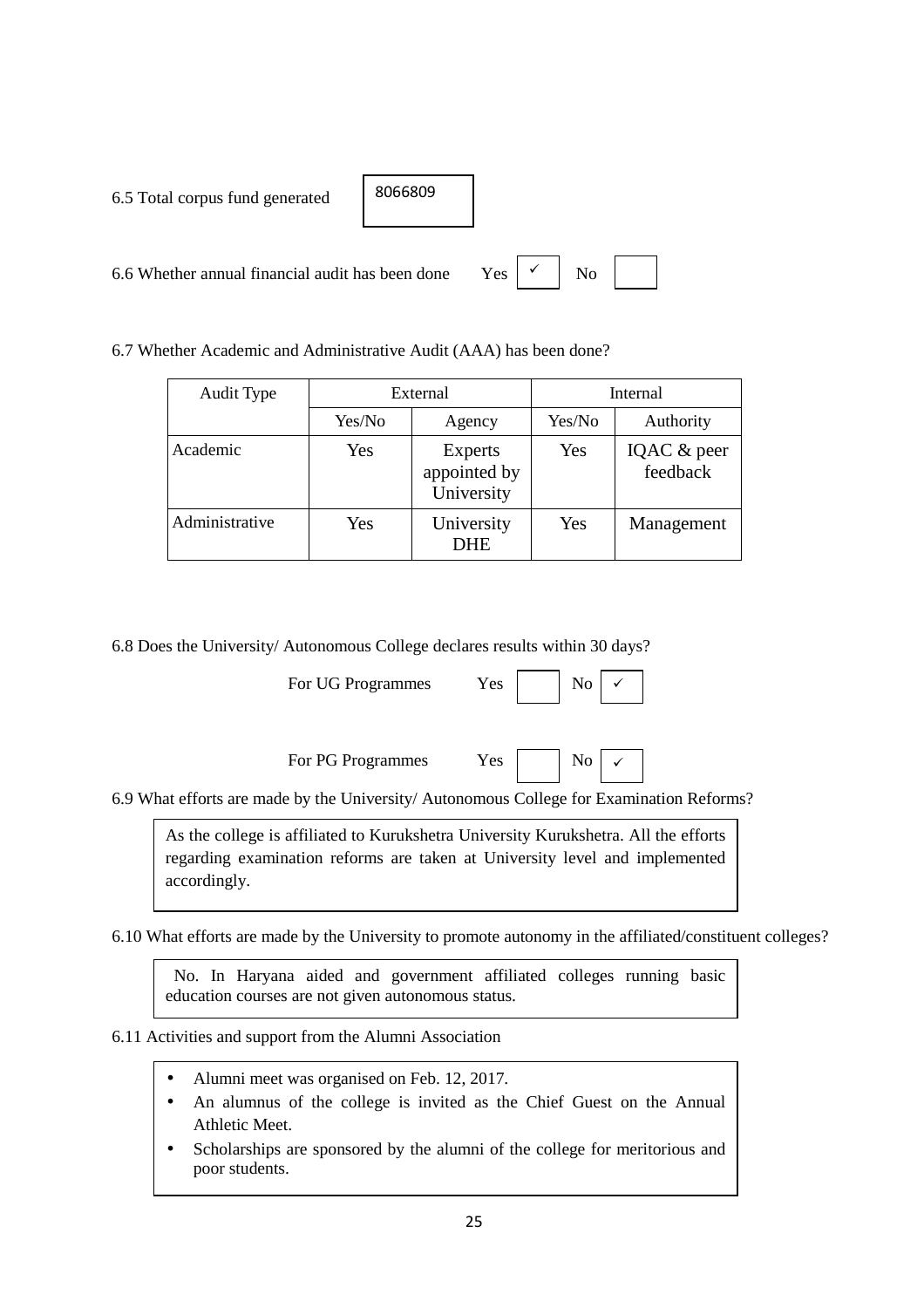### 6.12 Activities and support from the Parent – Teacher Association

The college has no Parent – Teacher Association but the college has one Parent Representative in IQAC. The feedback for improvement of college working is taken into account and implemented.

### 6.13 Development programmes for support staff

Nil

### 6.14 Initiatives taken by the institution to make the campus eco-friendly

- Use of solar lights.
- Plantation of trees.
- Use of energy efficient appliances.
- Being an old structure, less consumption of electricity during summers and winters.
- The waste papers are collected from the different departments and handed over to the authorities for solid waste management plant.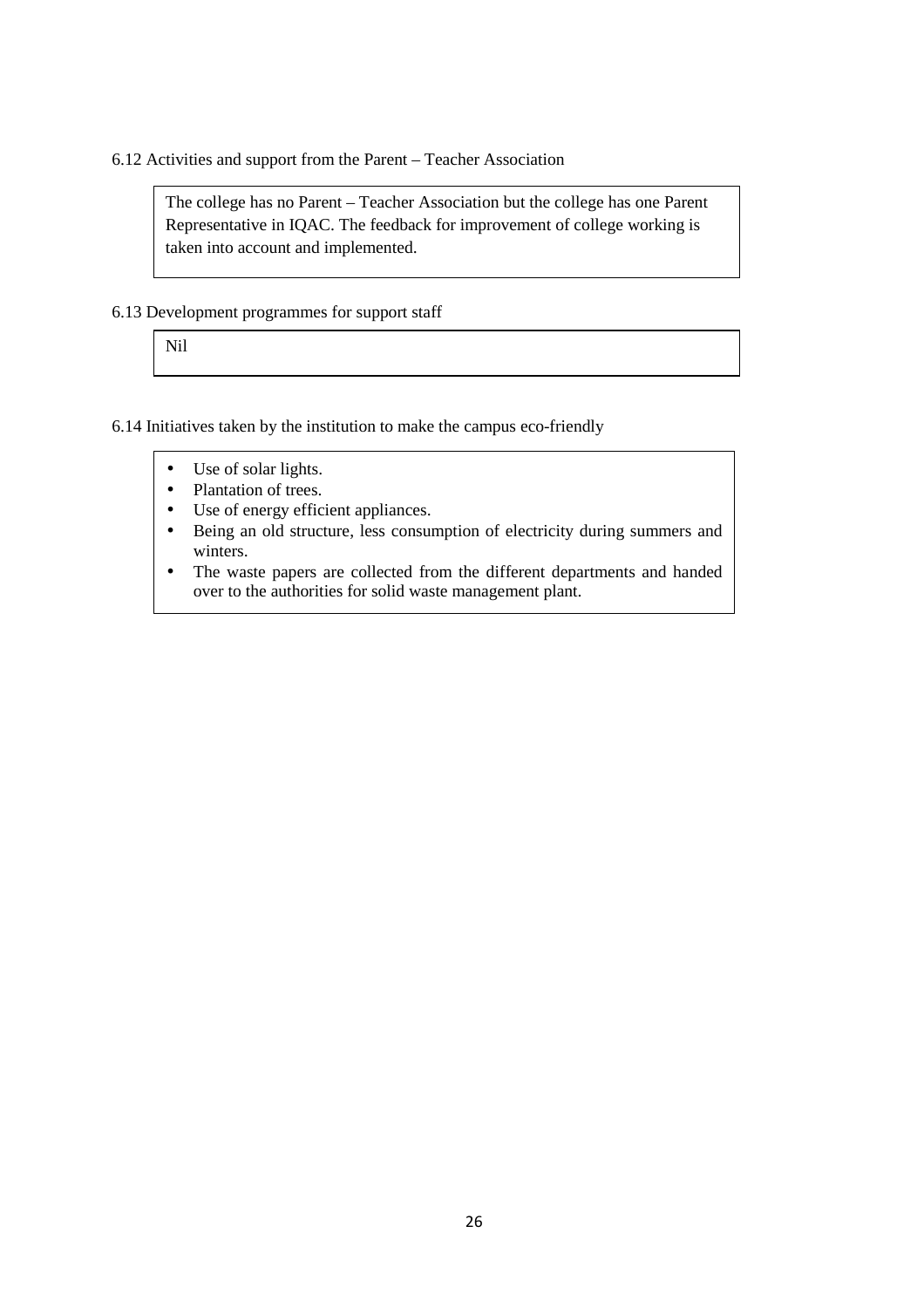# **Criterion – VII**

### **7. Innovations and Best Practices**

- 7.1 Innovations introduced during this academic year which have created a positive impact on the functioning of the institution. Give details.
	- The college is running 5 years integrated M.Sc. Forensic Science under Innovative Programme of UGC.
	- The college has been sanctioned a grant of Rs. 49.50 lacs under FIST programme of Department of Science and Technology (DST).
	- Due to the efforts of the placement cell of the college about 115 students have been selected in various companies like IBM, ICICI, Caper-gemini, Concentrix, Orange consultancy, Deloitte, TCS etc. in the session 2016-17.
	- There is a smart class room with interactive board and the college has more than 8 class rooms/laboratories with DLP and LCD Projectors to provide multi-media based teaching and learning.
	- Our college is a Wi-Fi campus and internet is available to the students during the college hours.
	- In every department the computers have been provided.
	- The office work is completely computerized.
	- The college subscribes of e-journals along with other research journals.
- 7.2 Provide the Action Taken Report (ATR) based on the plan of action decided upon at the beginning of the year

The college administration tried to execute all the projects planned for the session 2016-17.

7.3 Give two Best Practices of the institution *(please see the format in the NAAC Self-study Manuals)*

- Blood Donation Camp on Founders Day.
- Organizing State Level Quiz and Poster Making Competition on Environment, Wild-life Photography Competition.

### 7.4 Contribution to environmental awareness / protection

- Organizing State Level Quiz and Poster Making Competition on Environment, Wild-life Photography Competition.
- Teaching environment education as a subject to all the U.G. students.
- Use of solar lights.
- Plantation of trees.
- Use of energy efficient appliances.
- Being an old structure, less consumption of electricity during summers and winters.
- The waste papers are collected from the different departments and handed over to the authorities for solid waste management plant.

7.5 Whether environmental audit was conducted? Yes  $\vert \times \vert$  No

 $\checkmark$